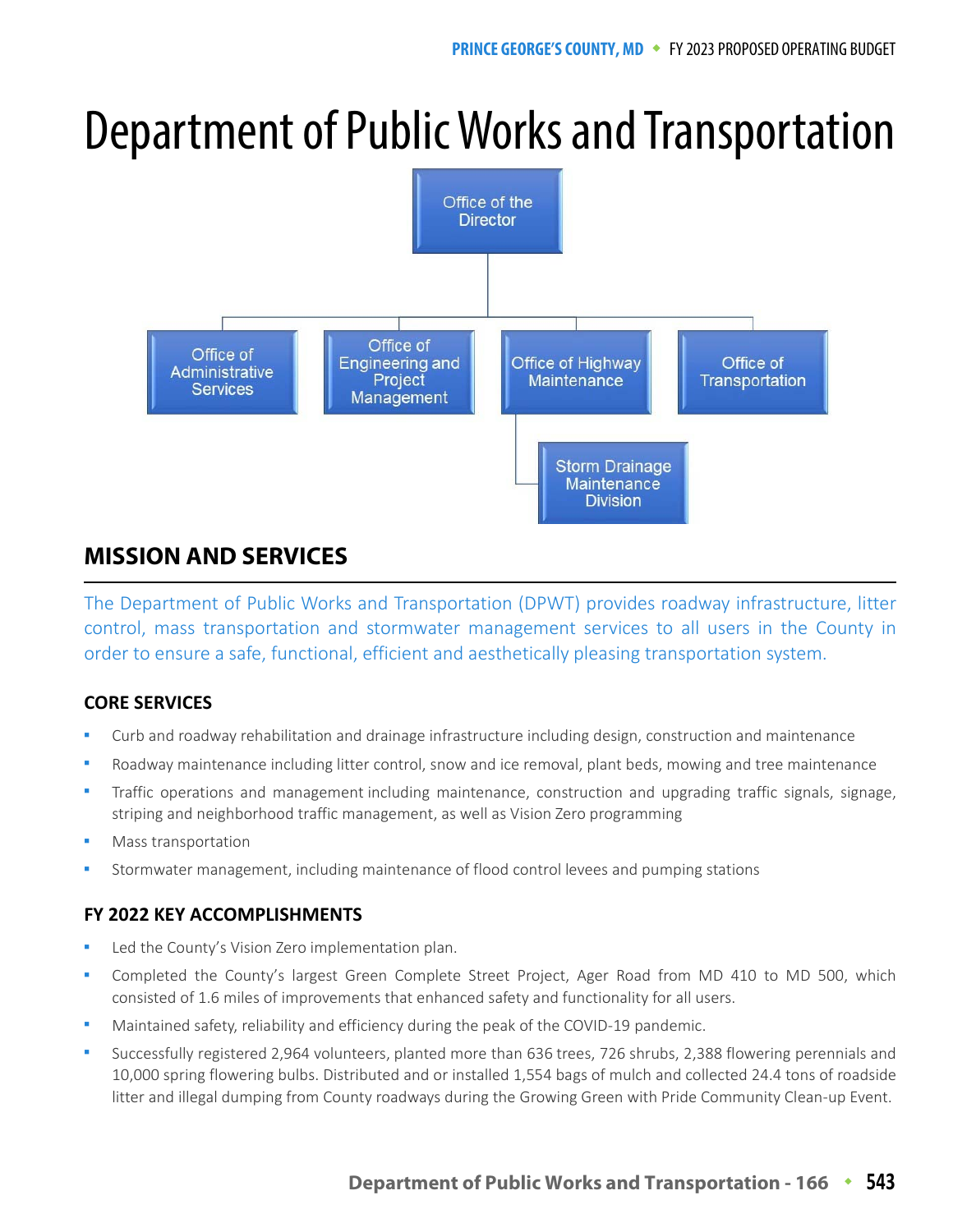## **STRATEGIC FOCUS AND INITIATIVES FOR FY 2023**

The agency's top priorities in FY 2023 are:

- Increase the average pavement condition index (PCI) rating of collector, arterial and residential roadways by utilizing the pavement management system to accurately assess the roadway conditions within the County and facilitate the programming of resources for pavement maintenance and rehabilitation.
- Reduce the number of pedestrian fatalities and collisions on County-maintained roadways by installing or improving sidewalks, crosswalks and automated pedestrian signals.
- **•** Maintain service delivery for maintenance related work activities on County-maintained roadways.

# **FY 2023 BUDGET SUMMARY**

The FY 2023 proposed budget for the Department of Public Works and Transportation is \$39,317,300, a decrease of 153,000 or -0.04% under the FY 2022 approved budget.

## **Expenditures by Fund Type**

|                         | FY 2021 Actual |          |               | FY 2022 Budget<br>FY 2022 Estimate |              | FY 2023 Proposed |               |         |
|-------------------------|----------------|----------|---------------|------------------------------------|--------------|------------------|---------------|---------|
| <b>Fund Types</b>       | <b>Amount</b>  | % Total  | <b>Amount</b> | % Total                            | Amount       | % Total          | <b>Amount</b> | % Total |
| <b>Enterprise Funds</b> | \$15,282,861   | 37.5%    | \$19,958,200  | $50.6\%$                           | \$17,844,400 | 46.0%            | \$21,058,500  | 53.6%   |
| <b>General Fund</b>     | 14,013,510     | 34.4%    | 14,344,400    | 36.3%                              | 14,117,700   | 36.4%            | 15,507,200    | 39.4%   |
| <b>Grant Funds</b>      | 10,826,204     | $26.6\%$ | 3,418,000     | 8.7%                               | 6,232,500    | 16.1%            | 1,001,900     | 2.5%    |
| Special Revenue Funds   | 581,086        | 1.4%     | 1,749,700     | 4.4%                               | 600,000      | 1.5%             | 1,749,700     | 4.5%    |
| <b>Total</b>            | \$40,703,661   | 100.0%   | \$39,470,300  | 100.0%                             | \$38,794,600 | 100.0%           | \$39,317,300  | 100.0%  |

## **GENERAL FUND**

The FY 2023 proposed General Fund budget for the Department of Public Works and Transportation is \$15,507,200, an increase of \$1,162,800 or 8.1% over the FY 2022 approved budget.

## **Reconciliation from Prior Year**

|                                                                                                                                                                                       | <b>Expenditures</b> |
|---------------------------------------------------------------------------------------------------------------------------------------------------------------------------------------|---------------------|
| <b>FY 2022 Approved Budget</b>                                                                                                                                                        | \$14,344,400        |
| <b>Increase Cost: Operating</b> — Increase due to inflationary contractual costs for TheBus and other transportation services tied<br>to support the continuation of overall services | \$2,589,400         |
| <b>Increase Cost: Fringe Benefits</b> — Increase in the fringe benefit rate from 34.4% to 38.7% to align with anticipated costs                                                       | 1,454,800           |
| Increase Cost: Compensation - Mandated Salary Requirements - Annualization of FY 2022 salary adjustments and<br>other salary requirements                                             | 1,271,000           |
| <b>Increase Cost: Compensation - Funded Vacancies</b> - Increase in compensation due to additional funded vacant<br>positions and decreased staff attrition over the prior year       | 752,100             |
| <b>Increase Cost: Operating</b> — Other various changes in operating expenses                                                                                                         | 558,700             |
| <b>Increase Cost: Operating</b> — Increase in gas and oil costs for vehicles and equipment based on pre-COVID-19 conditions<br>and Saturday hours                                     | 536,700             |
| <b>Increase Cost: Operating</b> — Increase to support the automatic vehicle location (AVL) maintenance software costs and<br>other IT needs                                           | 181,700             |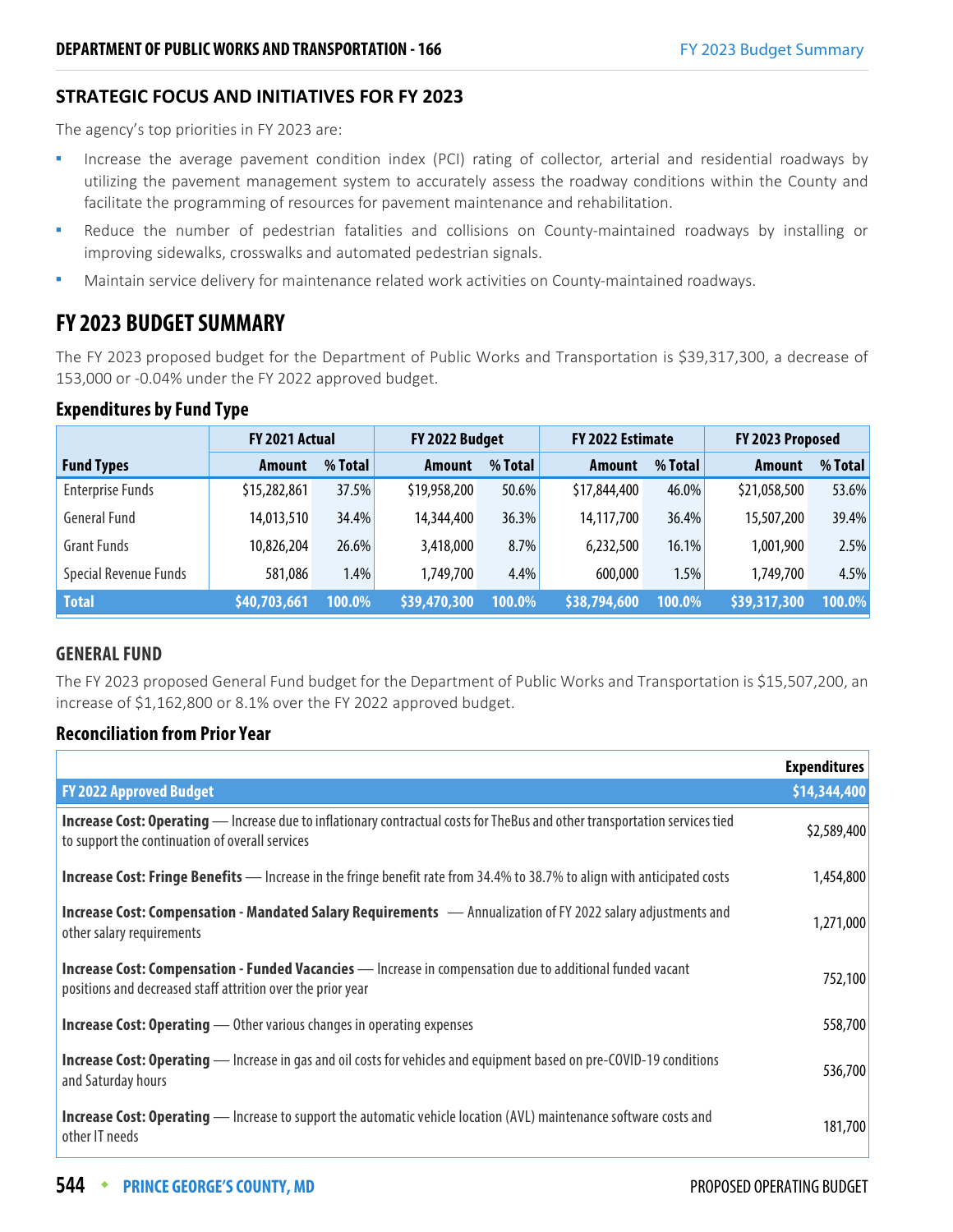#### **Reconciliation from Prior Year** (continued)

|                                                                                                                                                                                            | <b>Expenditures</b> |
|--------------------------------------------------------------------------------------------------------------------------------------------------------------------------------------------|---------------------|
| <b>Increase Cost: Operating</b> — Increase in OIT charges based on anticipated countywide costs for technology                                                                             | 117,700             |
| <b>Decrease Cost: Recovery Increase</b> - Increase in the revenue hour rate for The Bus contract vendor along with the<br>annualizaton of prior year merit increases for recoverable staff | (6,299,300)         |
| <b>FY 2023 Proposed Budget</b>                                                                                                                                                             | \$15,507,200        |

#### **GRANT FUNDS**

The FY 2023 proposed grant budget for the Department of Public Works and Transportation is \$1,001,900, a decrease of \$2,416,100 or -70.7% under the FY 2022 approved budget. Major sources of funds in the FY 2023 proposed budget include:

- **Local Capital Bus Grant**
- Statewide Specialized Transportation Assistance Program (SSTAP)
- Rideshare Grant Program

# **Reconciliation from Prior Year**

|                                                                                               | <b>Expenditures</b> |
|-----------------------------------------------------------------------------------------------|---------------------|
| <b>FY 2022 Approved Budget</b>                                                                | \$3,418,000         |
| Remove: Prior Year Appropriation — Transportation Alternatives Program (TAP) - MDOT Bikeshare | \$(737,400)         |
| <b>Remove: Prior Year Appropriation</b> — Transportation Alternatives Program (TAP)           | (1,678,700)         |
| <b>FY 2023 Proposed Budget</b>                                                                | \$1,001,900         |

#### **ENTERPRISE FUNDS**

#### **Stormwater Management Enterprise Fund**

The FY 2023 proposed Stormwater Management Enterprise Fund budget for the Department of Public Works and Transportation is \$21,058,500, an increase of \$1,100,300 or 5.5% over the FY 2022 approved budget.

#### **Reconciliation from Prior Year**

|                                                                                                                                                                       | <b>Expenditures</b> |
|-----------------------------------------------------------------------------------------------------------------------------------------------------------------------|---------------------|
| <b>FY 2022 Approved Budget</b>                                                                                                                                        | \$19,958,200        |
| <b>Increase Cost: Fringe Benefits</b> — Increase in the fringe benefit rate from 51.8% to 54.5% based on projected costs and to<br>align to compensation requirements | \$721,200           |
| <b>Increase Cost: Compensation - Funded Vacancies</b> - Reflects increase in funded vacancies and change in attrition<br>methodology                                  | 498,600             |
| <b>Increase Cost: Compensation - Mandated Salary Requirements</b> - Includes prior year merit increases                                                               | 455,900             |
| <b>Decrease Cost: Operating</b> — Primarily reflects net changes in pond mowing contractual requirements related to consent<br>decree work                            | (575, 400)          |
| <b>FY 2023 Proposed Budget</b>                                                                                                                                        | \$21,058,500        |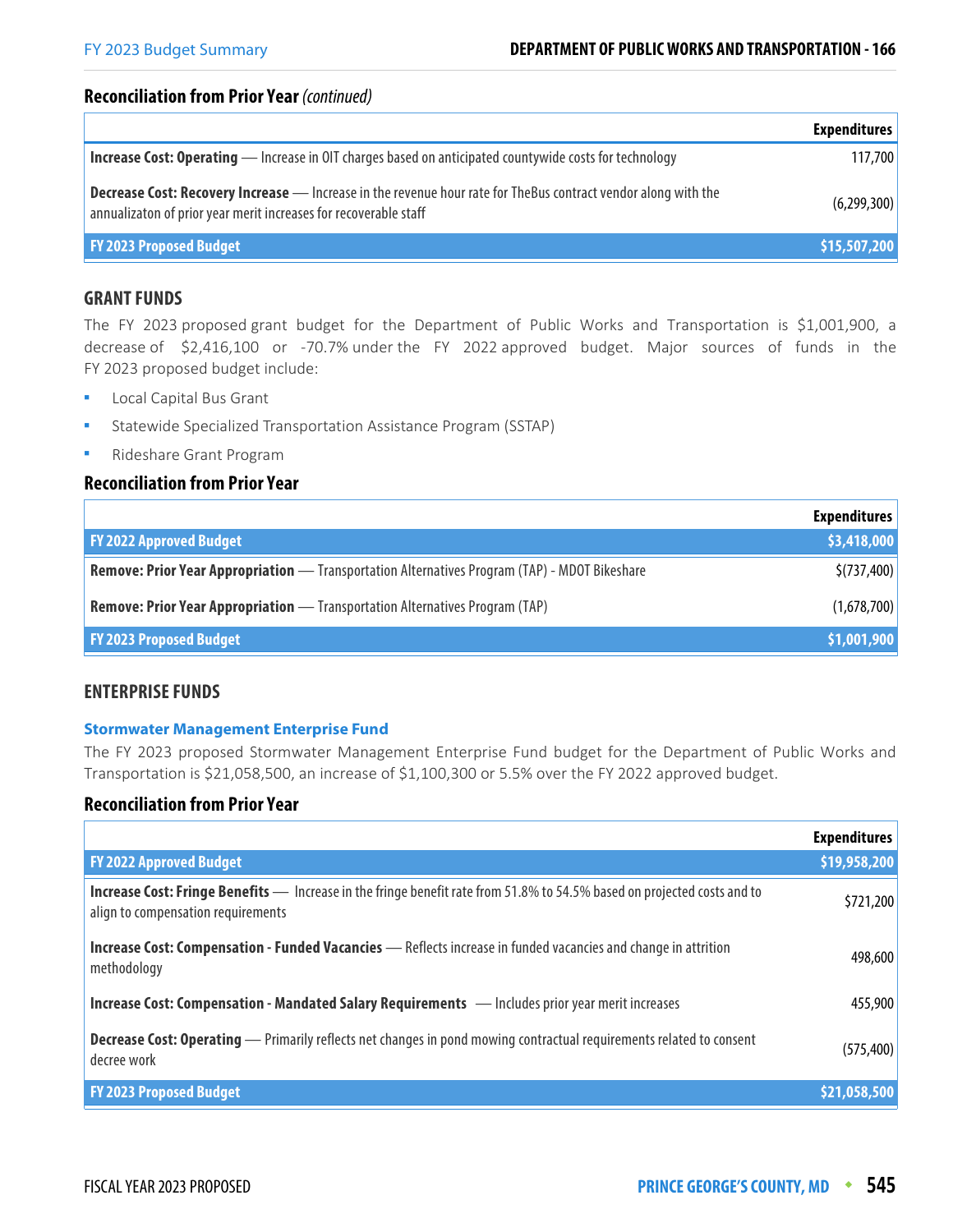## **SPECIAL REVENUE FUNDS**

#### **Transportation Services Improvement Special Revenue Fund**

The FY 2023 proposed Transportation Services Improvement Special Revenue Fund budget for the Department of Public Works and Transportation is \$1,749,700 and remains unchanged from the FY 2022 approved budget.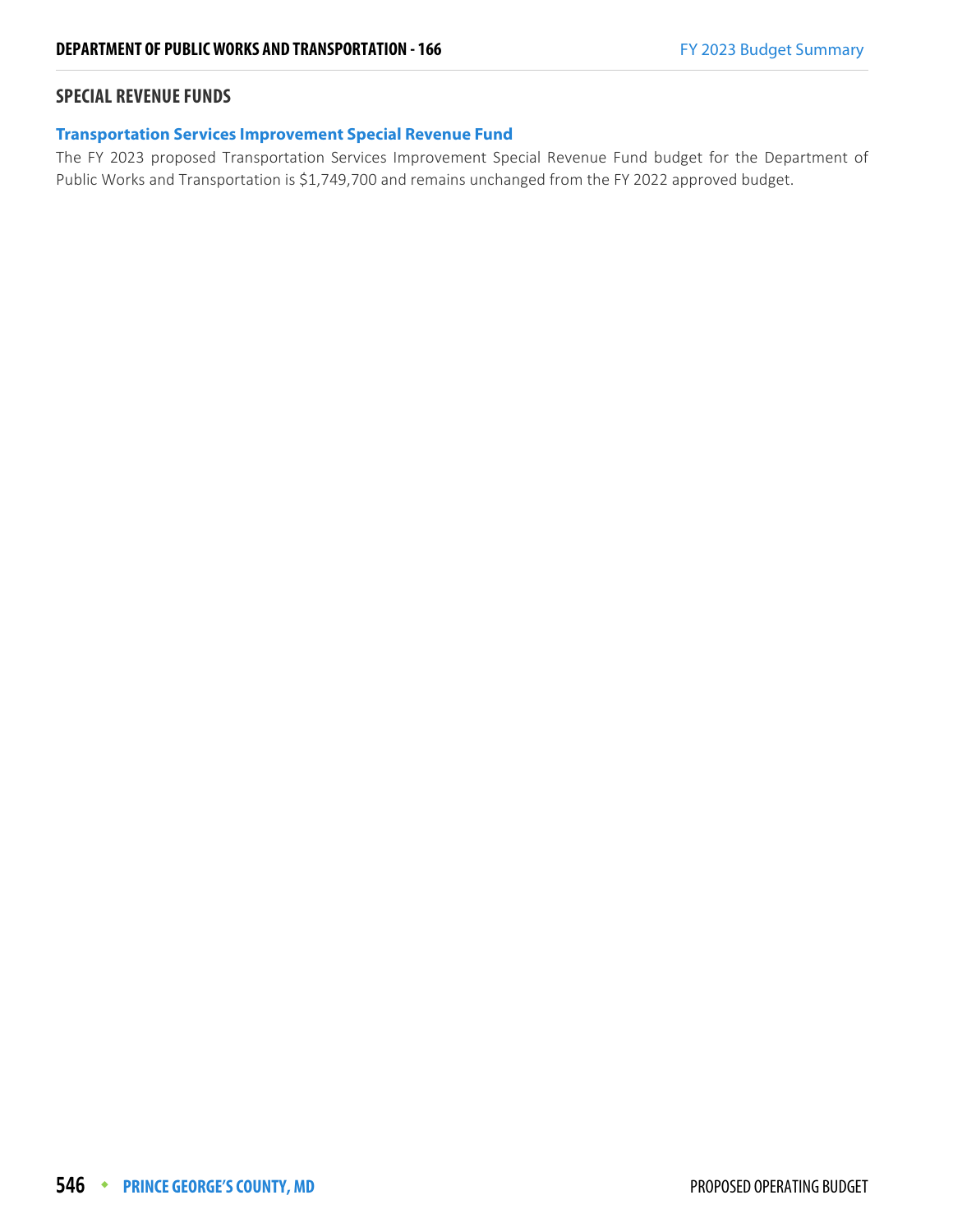# **STAFF AND BUDGET RESOURCES**

| <b>Authorized Positions</b> | FY 2021<br><b>Budget</b> | FY 2022<br><b>Budget</b> | FY 2023<br>Approved | Change<br><b>FY22-FY23</b> |
|-----------------------------|--------------------------|--------------------------|---------------------|----------------------------|
| <b>General Fund</b>         |                          |                          |                     |                            |
| Full Time - Civilian        | 258                      | 258                      | 258                 | 0                          |
| Full Time - Sworn           | $\Omega$                 | $\overline{0}$           | $\theta$            | 0                          |
| Subtotal - FT               | 258                      | 258                      | 258                 | 0                          |
| Part Time                   | 1                        | 1                        | $\mathbf{1}$        | $\theta$                   |
| <b>Limited Term</b>         | $\overline{7}$           | $\overline{7}$           | $\overline{7}$      | $\theta$                   |
| <b>Enterprise Fund</b>      |                          |                          |                     |                            |
| Full Time - Civilian        | 144                      | 144                      | 144                 | 0                          |
| Full Time - Sworn           | $\theta$                 | $\Omega$                 | $\theta$            | $\theta$                   |
| Subtotal - FT               | 144                      | 144                      | 144                 | 0                          |
| Part Time                   | 1                        | 1                        | 1                   | $\Omega$                   |
| <b>Limited Term</b>         | 0                        | $\Omega$                 | 0                   | $\theta$                   |
| <b>Grant Program Funds</b>  |                          |                          |                     |                            |
| Full Time - Civilian        | 3                        | 3                        | 3                   | 0                          |
| Full Time - Sworn           | $\Omega$                 | $\Omega$                 | $\Omega$            | $\theta$                   |
| Subtotal - FT               | 3                        | 3                        | 3                   | $\Omega$                   |
| Part Time                   | $\theta$                 | $\Omega$                 | 0                   | $\Omega$                   |
| <b>Limited Term</b>         | 0                        | $\Omega$                 | 0                   | $\theta$                   |
| <b>TOTAL</b>                |                          |                          |                     |                            |
| Full Time - Civilian        | 405                      | 405                      | 405                 | 0                          |
| Full Time - Sworn           | $\Omega$                 | $\Omega$                 | $\theta$            | $\Omega$                   |
| Subtotal - FT               | 405                      | 405                      | 405                 | $\Omega$                   |
| Part Time                   | $\overline{2}$           | $\overline{2}$           | $\overline{2}$      | 0                          |
| <b>Limited Term</b>         | $\overline{7}$           | $\overline{7}$           | $\overline{7}$      | 0                          |

|                                  | FY 2023             |                     |                 |  |  |
|----------------------------------|---------------------|---------------------|-----------------|--|--|
| Positions By Classification      | Full<br><b>Time</b> | Part<br><b>Time</b> | Limited<br>Term |  |  |
| Accountant                       |                     | U                   |                 |  |  |
| Administrative Aide              | 12                  | 0                   |                 |  |  |
| Administrative Assistant         | 10                  | 0                   |                 |  |  |
| <b>Administrative Specialist</b> | 10                  | 0                   |                 |  |  |
| <b>Associate Director</b>        | 6                   | 0                   |                 |  |  |
| <b>Budget Assistant</b>          |                     | O                   |                 |  |  |
| <b>Budget Management Analyst</b> | 2                   | 0                   |                 |  |  |
| <b>Chief Crew Supervisor</b>     | 2                   |                     |                 |  |  |

|                                                                            | FY 2023        |              |                 |  |
|----------------------------------------------------------------------------|----------------|--------------|-----------------|--|
| Positions By Classification                                                | Full<br>Time   | Part<br>Time | Limited<br>Term |  |
| <b>Community Developer</b>                                                 | 4              | $\theta$     | 0               |  |
| Compliance Specialist                                                      | 3              | $\theta$     | 0               |  |
| <b>Construction Standards Inspector</b>                                    | 16             | 0            | 0               |  |
|                                                                            | 2              | $\Omega$     | 0               |  |
| <b>Contract Project Coordinator</b><br><b>Contractual Services Officer</b> | 3              |              |                 |  |
|                                                                            |                | 0            | 0               |  |
| Crew Supervisor                                                            | 15             | $\Omega$     | 0               |  |
| Deputy Director                                                            | $\overline{2}$ | $\Omega$     | 0               |  |
| <b>Director</b>                                                            | 1              | 0            | 0               |  |
| Engineer                                                                   | 26             | 0            | 0               |  |
| Engineering Technician                                                     | 17             | $\Omega$     | 0               |  |
| Equipment Mechanic                                                         | 1              | 0            | 0               |  |
| <b>Equipment Operator</b>                                                  | 69             | $\Omega$     | 0               |  |
| Equipment Service Worker                                                   | 1              | $\Omega$     | 0               |  |
| Executive Administrative Aide                                              | 1              | 0            | 0               |  |
| Fleet Maintenance Manager                                                  | 1              | 0            | 0               |  |
| Garage Supervisor                                                          | 1              | $\Omega$     | 0               |  |
| <b>General Clerk</b>                                                       | 10             | 2            | 0               |  |
| Heavy Equipment Mechanic                                                   | 9              | 0            | 0               |  |
| Human Resources Analyst                                                    | 5              | $\Omega$     | 1               |  |
| Human Resources Assistant                                                  | 1              | 0            | 0               |  |
| Investigator                                                               | 4              | $\Omega$     | 0               |  |
| Laborer                                                                    | 64             | $\Omega$     | 0               |  |
| Masonry Mechanic                                                           | 8              | 0            | 0               |  |
| Master Equipment Mechanic                                                  | 1              | $\Omega$     | 0               |  |
| Permits Specialist                                                         | 1              | $\Omega$     | 0               |  |
| Planner                                                                    | 10             | 0            | 0               |  |
| <b>Procurement Officer</b>                                                 | 1              | 0            | 0               |  |
| Programmer-Systems Analyst                                                 | 1              | 0            | 0               |  |
| Property Acquisition &<br>Development Administrator                        | 1              | 0            | 0               |  |
| <b>Public Information Officer</b>                                          | 2              | 0            | 1               |  |
| <b>Realty Specialist</b>                                                   | 3              | 0            | 0               |  |
| Supply Technician                                                          | $\overline{2}$ | 0            | 0               |  |
| Supply-Property Clerk                                                      | 3              | 0            | 0               |  |
| <b>Trades Helper</b>                                                       | 15             | 0            | 0               |  |
| <b>Traffic Service Worker</b>                                              | 12             | 0            | 0               |  |
| <b>Transit Operator</b>                                                    | 40             | 0            | 4               |  |
| <b>Transit Service Coordinator</b>                                         | 3              | 0            | 0               |  |
| Transit Service Manager                                                    | $\overline{2}$ | 0            | 0               |  |
| TOTAL                                                                      | 405            | 2            | 7               |  |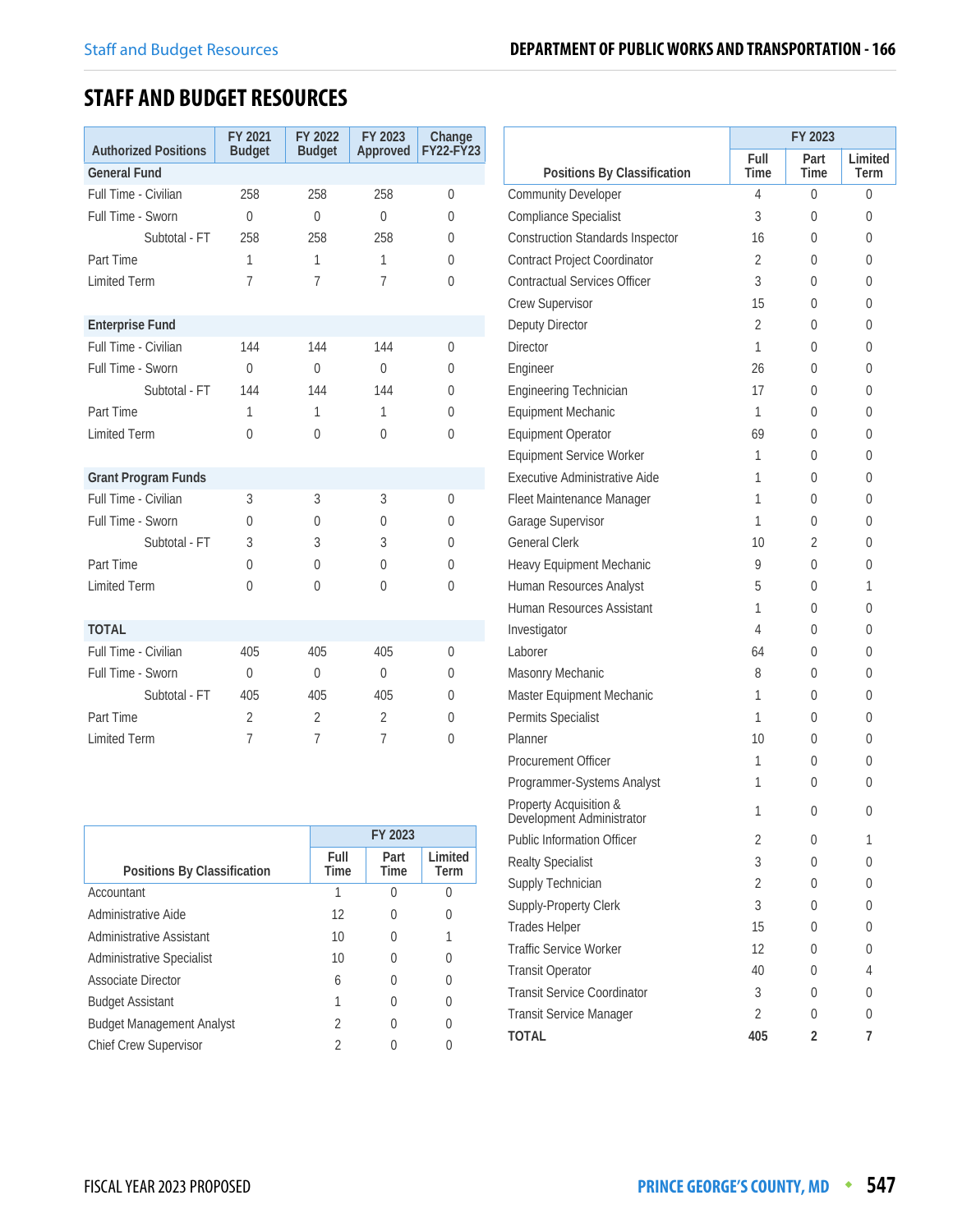|                        | <b>FY 2021</b> | <b>FY 2022</b> | <b>FY 2022</b>  | <b>FY 2023</b>  | <b>Change FY22-FY23</b> |             |
|------------------------|----------------|----------------|-----------------|-----------------|-------------------------|-------------|
| Category               | Actual         | <b>Budget</b>  | <b>Estimate</b> | <b>Proposed</b> | Amount (\$)             | Percent (%) |
| Compensation           | \$16,299,154   | \$15,620,700   | \$15,390,900    | \$17,643,800    | \$2,023,100             | 13.0%       |
| <b>Fringe Benefits</b> | 5,878,652      | 5,366,400      | 5,359,400       | 6,821,200       | 1,454,800               | 27.1%       |
| Operating              | 42,992,315     | 60,914,900     | 60,864,000      | 64,899,100      | 3,984,200               | 6.5%        |
| Capital Outlay         | 13,012,690     | 11,797,300     | 11,797,300      | 11,797,300      |                         | 0.0%        |
| <b>SubTotal</b>        | \$78,182,811   | \$93,699,300   | \$93,411,600    | \$101,161,400   | \$7,462,100             | 8.0%        |
| Recoveries             | (64, 169, 301) | (79, 354, 900) | (79, 293, 900)  | (85, 654, 200)  | (6,299,300)             | 7.9%        |
| <b>Total</b>           | \$14,013,510   | \$14,344,400   | \$14,117,700    | \$15,507,200    | \$1,162,800             | 8.1%        |

## **Expenditures by Category - General Fund**

In FY 2023, compensation expenditures increase 13.0% over the FY 2022 budget due to prior year merit adjustments, additional funded vacancies and anticipated lower staff attrition. Compensation costs includes funding for 252 out of 258 full time positions, one part time position and funding for seven limited term positions. Fringe benefit expenditures increase 27.1% over the FY 2022 budget to align to projected costs for pension and healthcare and compensation.

Operating expenditures increase 6.5% over the FY 2022 budget primarily due to operating increases for TheBus system services and projected fuel and oil costs based on returning to pre-COVID-19 operations.

Capital outlay expenditures do not change from the FY 2022 and continue to support the purchase of fixed route transit buses.

Recoveries increase 7.9% over the FY 2022 budget primarily due to the increased operating expenses associated with TheBus transit system and anticipated increased fuel and oil costs and increasing recoverable expenditures from the Washington Suburban Transit Commission (WSTC) fund.

## **Expenditures by Division - General Fund**

|                                                 | <b>FY 2021</b> | <b>FY 2022</b> | <b>FY 2022</b>  | FY 2023         | <b>Change FY22-FY23</b> |             |
|-------------------------------------------------|----------------|----------------|-----------------|-----------------|-------------------------|-------------|
| Category                                        | <b>Actual</b>  | <b>Budget</b>  | <b>Estimate</b> | <b>Proposed</b> | Amount $(5)$            | Percent (%) |
| Office of the Director                          | \$889,416      | \$1,106,800    | \$1,128,500     | \$939,000       | \$(167,800)             | $-15.2%$    |
| <b>Office of Administrative Services</b>        | 828,394        | 591,700        | 573,400         | 1,355,700       | 764,000                 | 129.1%      |
| Transportation                                  | 447,478        | 2,370,000      | 2,295,600       | 677,900         | (1,692,100)             | $-71.4%$    |
| Office of Engineering and Project<br>Management | 718,909        | 499,500        | 399,400         | 839,600         | 340,100                 | 68.1%       |
| Highway Maintenance                             | 11,129,314     | 9,776,400      | 9,720,800       | 11,695,000      | 1,918,600               | 19.6%       |
| <b>Storm Drainage Maintenance</b>               |                |                |                 |                 |                         |             |
| <b>Total</b>                                    | \$14,013,510   | \$14,344,400   | \$14,117,700    | \$15,507,200    | \$1,162,800             | 8.1%        |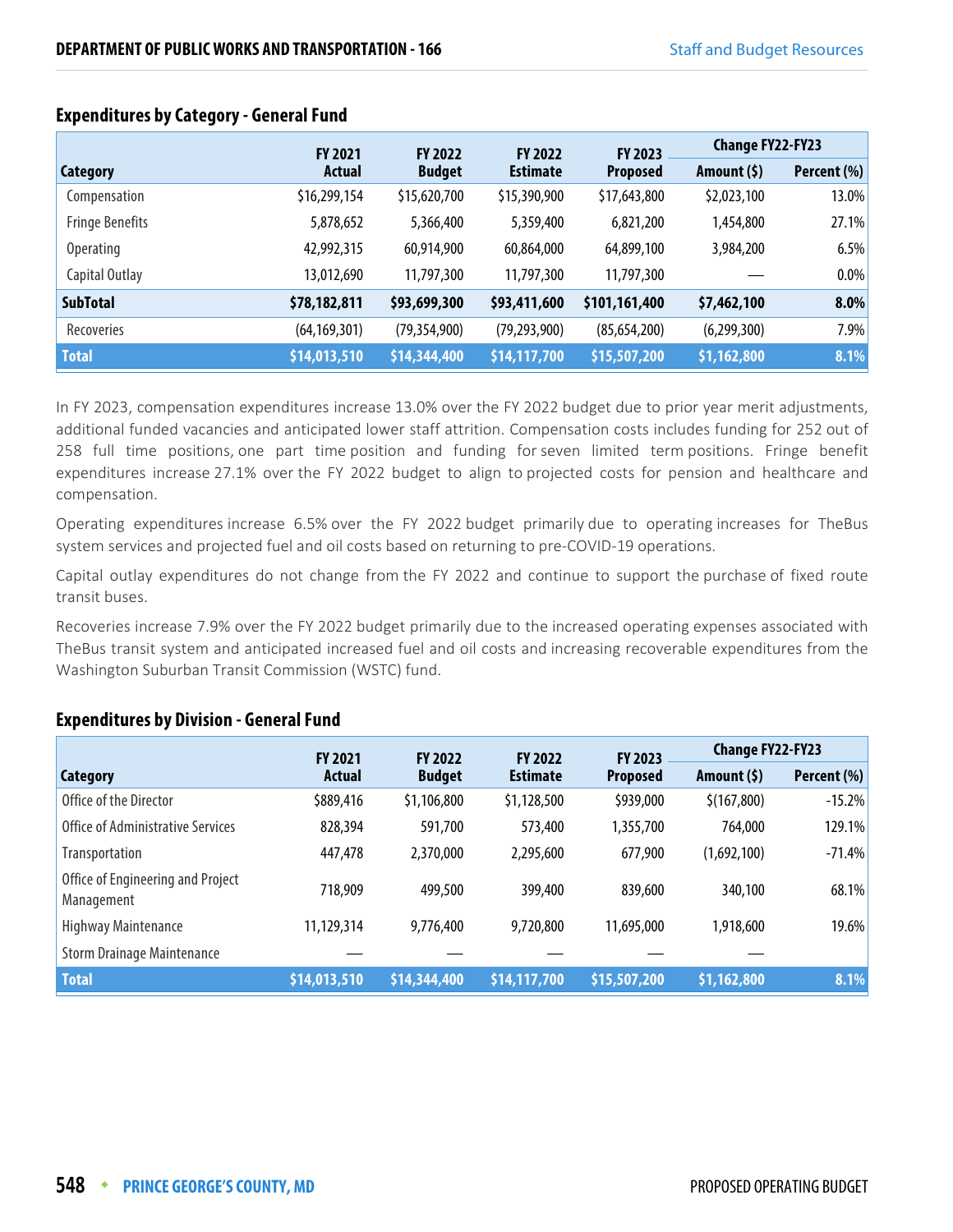# **General Fund - Division Summary**

|                                                                     | FY 2021        | FY 2022       | FY 2022         | FY 2023         | <b>Change FY22-FY23</b> |             |
|---------------------------------------------------------------------|----------------|---------------|-----------------|-----------------|-------------------------|-------------|
| <b>Category</b>                                                     | <b>Actual</b>  | <b>Budget</b> | <b>Estimate</b> | <b>Proposed</b> | Amount (\$)             | Percent (%) |
| <b>Office of the Director</b>                                       |                |               |                 |                 |                         |             |
| Compensation                                                        | \$1,052,306    | \$916,300     | \$921,700       | \$1,007,100     | \$90,800                | 9.9%        |
| <b>Fringe Benefits</b>                                              | 306,438        | 323,500       | 323,600         | 347,200         | 23,700                  | 7.3%        |
| <b>Operating</b>                                                    | 307,588        | 649,700       | 665,900         | 338,500         | (311,200)               | $-47.9%$    |
| Capital Outlay                                                      |                |               |                 |                 |                         |             |
| <b>SubTotal</b>                                                     | \$1,666,332    | \$1,889,500   | \$1,911,200     | \$1,692,800     | \$(196, 700)            | $-10.4%$    |
| Recoveries                                                          | (776, 916)     | (782, 700)    | (782, 700)      | (753, 800)      | 28,900                  | $-3.7%$     |
| <b>Total Office of the Director</b>                                 | \$889,416      | \$1,106,800   | \$1,128,500     | \$939,000       | \$(167, 800)            | $-15.2%$    |
| <b>Office of Administrative Services</b>                            |                |               |                 |                 |                         |             |
| Compensation                                                        | \$855,080      | \$774,200     | \$757,000       | \$947,400       | \$173,200               | 22.4%       |
| <b>Fringe Benefits</b>                                              | 243,354        | 250,700       | 249,600         | 458,800         | 208,100                 | 83.0%       |
| <b>Operating</b>                                                    | 84,690         | 108,100       | 108,100         | 557,500         | 449,400                 | 415.7%      |
| Capital Outlay                                                      |                |               |                 |                 |                         |             |
| <b>SubTotal</b>                                                     | \$1,183,124    | \$1,133,000   | \$1,114,700     | \$1,963,700     | \$830,700               | 73.3%       |
| Recoveries                                                          | (354, 730)     | (541, 300)    | (541, 300)      | (608,000)       | (66,700)                | 12.3%       |
| <b>Total Office of Administrative</b><br><b>Services</b>            | \$828,394      | \$591,700     | \$573,400       | \$1,355,700     | \$764,000               | 129.1%      |
| <b>Transportation</b>                                               |                |               |                 |                 |                         |             |
| Compensation                                                        | \$3,993,518    | \$4,338,000   | \$4,269,500     | \$4,817,400     | \$479,400               | 11.1%       |
| <b>Fringe Benefits</b>                                              | 1,556,937      | 1,386,800     | 1,389,600       | 1,908,600       | 521,800                 | 37.6%       |
| <b>Operating</b>                                                    | 29,194,701     | 44,465,400    | 44,395,700      | 47,738,400      | 3,273,000               | 7.4%        |
| Capital Outlay                                                      | 13,012,690     | 11,797,300    | 11,797,300      | 11,797,300      |                         | $0.0\%$     |
| <b>SubTotal</b>                                                     | \$47,757,846   | \$61,987,500  | \$61,852,100    | \$66,261,700    | \$4,274,200             | 6.9%        |
| Recoveries                                                          | (47, 310, 368) | (59,617,500)  | (59, 556, 500)  | (65, 583, 800)  | (5,966,300)             | 10.0%       |
| <b>Total Transportation</b>                                         | \$447,478      | \$2,370,000   | \$2,295,600     | \$677,900       | \$(1,692,100)           | $-71.4%$    |
| <b>Office of Engineering and Project Management</b>                 |                |               |                 |                 |                         |             |
| Compensation                                                        | \$3,090,822    | \$2,925,400   | \$2,832,700     | \$3,808,100     | \$882,700               | 30.2%       |
| <b>Fringe Benefits</b>                                              | 1,064,519      | 1,032,700     | 1,025,300       | 1,382,000       | 349,300                 | 33.8%       |
| <b>Operating</b>                                                    | 241,473        | 282,500       | 282,500         | 305,700         | 23,200                  | 8.2%        |
| Capital Outlay                                                      |                |               |                 |                 |                         |             |
| <b>SubTotal</b>                                                     | \$4,396,814    | \$4,240,600   | \$4,140,500     | \$5,495,800     | \$1,255,200             | 29.6%       |
| Recoveries                                                          | (3,677,905)    | (3,741,100)   | (3,741,100)     | (4,656,200)     | (915, 100)              | 24.5%       |
| <b>Total Office of Engineering and</b><br><b>Project Management</b> | \$718,909      | \$499,500     | \$399,400       | \$839,600       | \$340,100               | 68.1%       |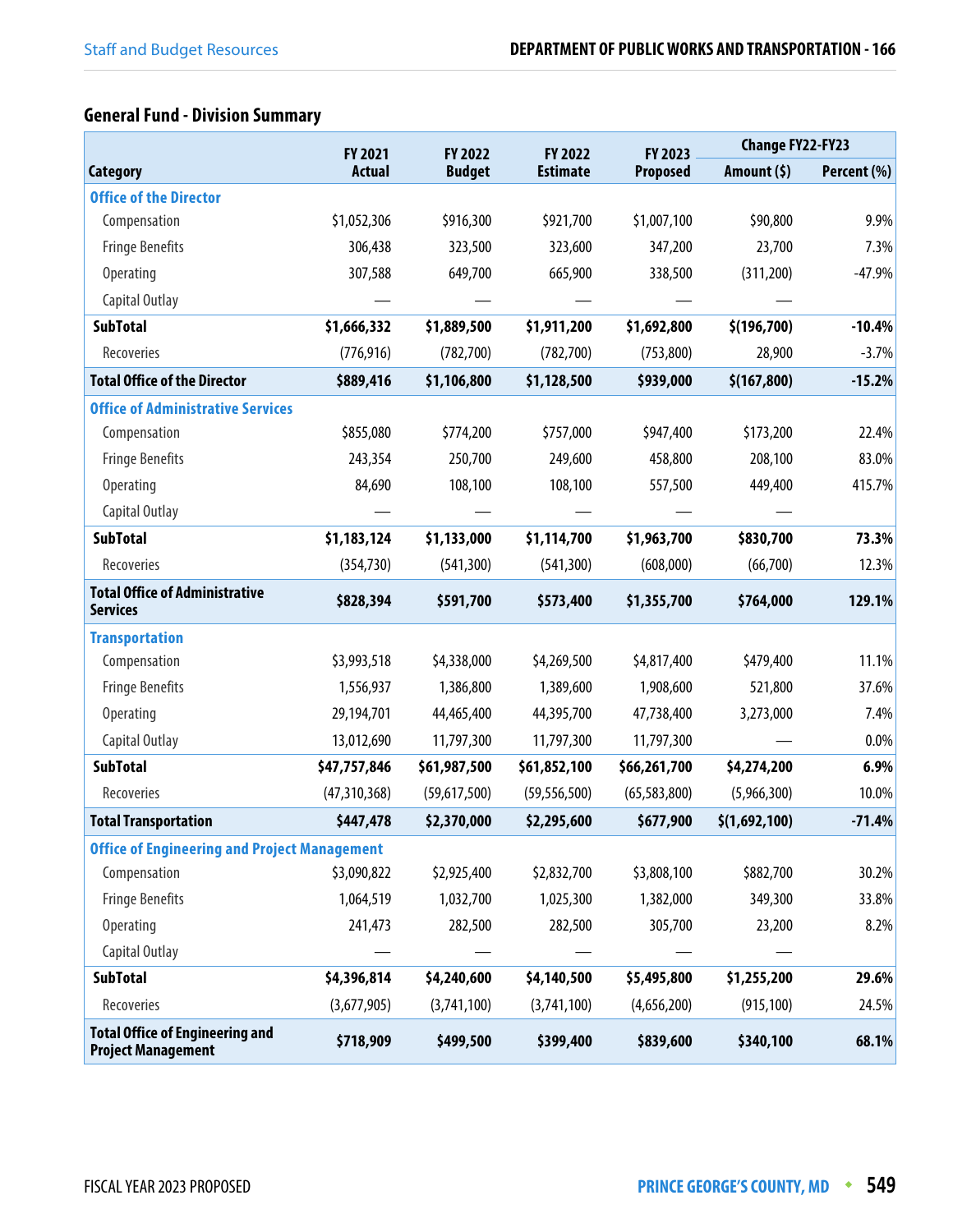# **General Fund - Division Summary** (continued)

|                                  | <b>FY 2021</b> | <b>FY 2022</b> | <b>FY 2022</b>  | <b>FY 2023</b>  | <b>Change FY22-FY23</b> |             |
|----------------------------------|----------------|----------------|-----------------|-----------------|-------------------------|-------------|
| Category                         | <b>Actual</b>  | <b>Budget</b>  | <b>Estimate</b> | <b>Proposed</b> | Amount $(5)$            | Percent (%) |
| <b>Highway Maintenance</b>       |                |                |                 |                 |                         |             |
| Compensation                     | \$7,307,428    | \$6,666,800    | \$6,610,000     | \$7,063,800     | \$397,000               | 6.0%        |
| <b>Fringe Benefits</b>           | 2,707,404      | 2,372,700      | 2,371,300       | 2,724,600       | 351,900                 | 14.8%       |
| <b>Operating</b>                 | 13,163,863     | 15,409,200     | 15,411,800      | 15,959,000      | 549,800                 | 3.6%        |
| Capital Outlay                   |                |                |                 |                 |                         |             |
| <b>SubTotal</b>                  | \$23,178,695   | \$24,448,700   | \$24,393,100    | \$25,747,400    | \$1,298,700             | 5.3%        |
| Recoveries                       | (12,049,381)   | (14,672,300)   | (14,672,300)    | (14,052,400)    | 619,900                 | $-4.2%$     |
| <b>Total Highway Maintenance</b> | \$11,129,314   | \$9,776,400    | \$9,720,800     | \$11,695,000    | \$1,918,600             | 19.6%       |
| <b>Total</b>                     | \$14,013,510   | \$14,344,400   | \$14,117,700    | \$15,507,200    | \$1,162,800             | 8.1%        |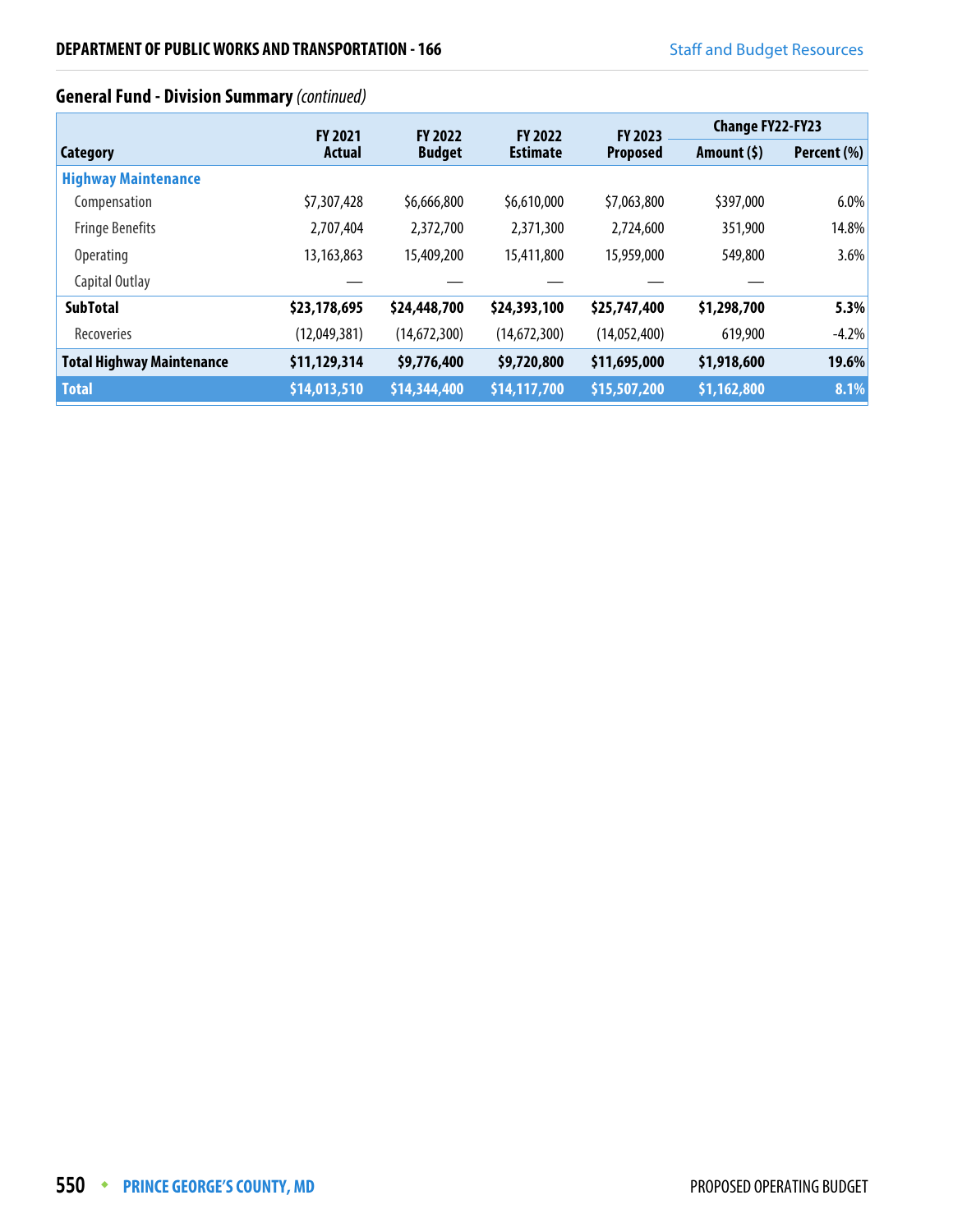# **DIVISION OVERVIEW**

## **Office of the Director**

The Office of the Director is responsible for executivelevel management, direction and administration of all Departmental divisions with direct oversight of public outreach, legislation and public information.

#### **Fiscal Summary**

In FY 2023, the division expenditures decrease \$167,800 or -15.2% under the FY 2022 budget. Staffing resources increase by one position from the FY 2022 budget based on a position reallocating from the Office of Administrative Services. The primary budget changes include:

 An increase in compensation due to prior year merit adjustments and reduced staff attrition.

- **Finge benefit costs increase to align with projected** costs.
- A decrease in operating expenses is primarily due to a reduction in contractual services based on anticipated needs within the division.

|                             | <b>FY 2022</b> | FY 2023         | Change FY22-FY23 |                         |  |
|-----------------------------|----------------|-----------------|------------------|-------------------------|--|
|                             | <b>Budget</b>  | <b>Proposed</b> |                  | Amount (\$) Percent (%) |  |
| <b>Total Budget</b>         | \$1,106,800    | \$939,000       | \$(167,800)      | $-15.2%$                |  |
| <b>STAFFING</b>             |                |                 |                  |                         |  |
| <b>Full Time - Civilian</b> | 8              | 9               |                  | 12.5%                   |  |
| Full Time - Sworn           | $\Omega$       | 0               | 0                | $0.0\%$                 |  |
| <b>Subtotal - FT</b>        | 8              | 9               | 1                | 12.5%                   |  |
| Part Time                   | $\Omega$       | 0               | $\Omega$         | $0.0\%$                 |  |
| <b>Limited Term</b>         | 0              |                 | 0                | $0.0\%$                 |  |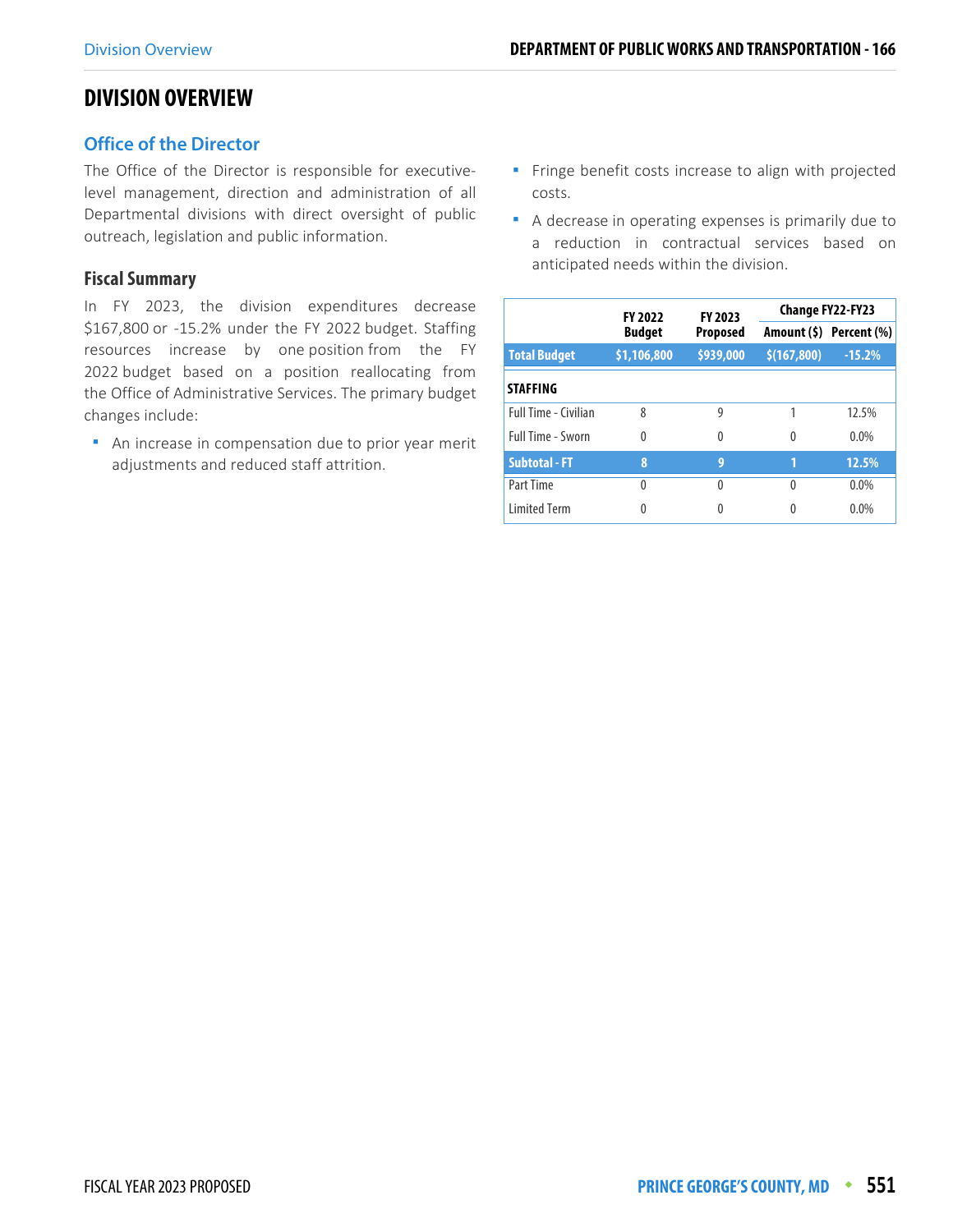## **Office of Administrative Services**

The Office of Administrative Services is responsible for the management of support services to include Human Resources Management, Financial and Program control of the operating and capital improvement budgets, Information Technology & Systems Management, Contracts and Procurement Administration and Operations and Facilities Management.

## **Fiscal Summary**

In FY 2023, the division expenditures increase \$764,000 or 129.1% over the FY 2022 budget. Staffing resources decrease by one position from the FY 2022 budget based on a transfer to the Office of the Director. The primary budget changes include:

**An increase in compensation due to prior year merit** adjustments, additional funded vacancies and reduced staff attrition.

- An increase in fringe benefit costs to align with projected costs.
- An increase in operating expenditures to support facility building repairs.

|                      | <b>FY 2022</b> | FY 2023         |           | <b>Change FY22-FY23</b> |  |
|----------------------|----------------|-----------------|-----------|-------------------------|--|
|                      | <b>Budget</b>  | <b>Proposed</b> |           | Amount (\$) Percent (%) |  |
| <b>Total Budget</b>  | \$591,700      | \$1,355,700     | \$764,000 | 129.1%                  |  |
| <b>STAFFING</b>      |                |                 |           |                         |  |
| Full Time - Civilian | 10             | 9               | (1)       | $-10.0\%$               |  |
| Full Time - Sworn    | $\Omega$       | 0               | $\Omega$  | $0.0\%$                 |  |
| <b>Subtotal - FT</b> | 10             | 9               | (1)       | $-10.0%$                |  |
| Part Time            | $\Omega$       | 0               | $\Omega$  | 0.0%                    |  |
| <b>Limited Term</b>  | 0              | 0               | 0         | 0.0%                    |  |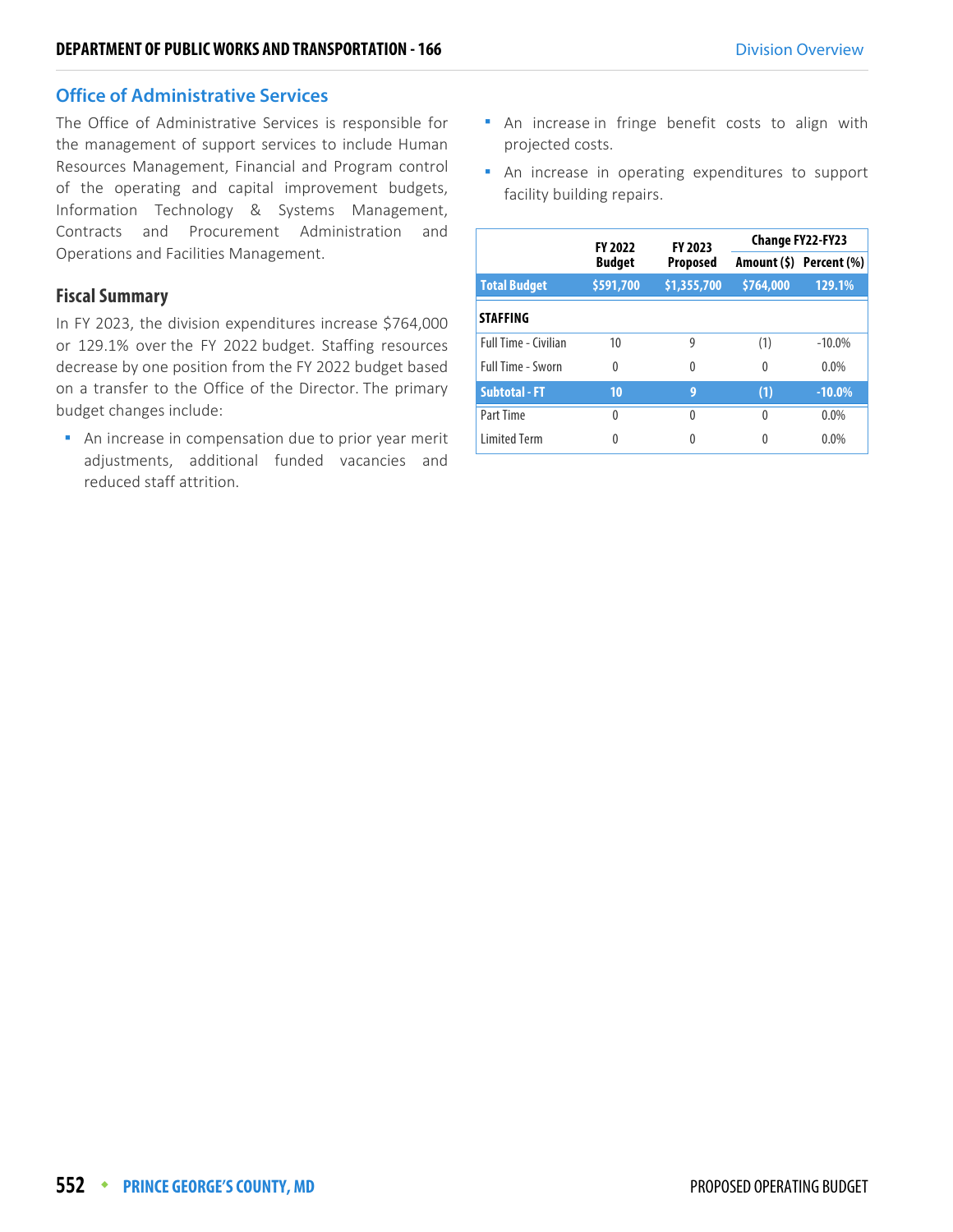## **Transportation**

Transportation provides administration and departmental coordination for five operating divisions: Transit Administration, Transit Operations, Para-Transit Operations, Taxi License Administration and Pedestrian and Bicycle Safety Division.

The Transit Division manages the operation of local transit services including TheBus, Call-A-Cab, Call-A-Bus, Rideshare, and Fringe Parking Programs, along with managing transit related grants. Transit services are provided to the public and special communities such as the elderly and disabled, dialysis patients and homebound meal/nutrition delivery programs. This Division advises County officials on mass transit operations, including Metrobus, Metrorail and commuter rail services; analyzes transit data; and provides route-planning services.

The Taxi License Administration Division regulates the operations of taxi services to provide efficient, safe and affordable transportation options for County residents.

The Pedestrian and Bicycle Safety Section focuses on roadway improvements oriented toward the enhancement of pedestrian safety, particularly along roadways or at intersections which have a history of accidents.

The Bikeshare Program provides a vital transportation option that not only provides utility, but adds environmental, economic, and health benefits encouraging residents to adopt a healthier, more active lifestyle. This promotes the use of alternative transportation modes, thereby reducing vehicular congestion and emissions.

#### **Fiscal Summary**

In FY 2023, the division expenditures decrease \$1,692,100 or -71.4% under the FY 2022 budget. Staffing resources increase by two positions from the Office of Highway Maintenance division. The primary budget changes include:

- An increase in compensation due to increased funded vacant positions, reduced staff attrition and prior year merit adjustments.
- An increase in fringe benefits spending to align with projected costs.
- An increase in operating expenses due to inflationary adjustments associated with TheBus transit system and projected fuel and oil costs.
- An increase in recoveries due to the inflationary increases to transit operating expenses and anticipated fuel and oil increases, which are recoverable through the Washington Suburban Transit Commission (WSTC) fund.

|                             | <b>FY 2022</b> | <b>FY 2023</b>  | Change FY22-FY23 |                         |  |  |
|-----------------------------|----------------|-----------------|------------------|-------------------------|--|--|
|                             | <b>Budget</b>  | <b>Proposed</b> |                  | Amount (\$) Percent (%) |  |  |
| <b>Total Budget</b>         | \$2,370,000    | \$677,900       | \$(1,692,100)    | $-71.4%$                |  |  |
| <b>STAFFING</b>             |                |                 |                  |                         |  |  |
| <b>Full Time - Civilian</b> | 75             | 77              | $\mathfrak z$    | 2.7%                    |  |  |
| <b>Full Time - Sworn</b>    | $\Omega$       | 0               | $\Omega$         | $0.0\%$                 |  |  |
| <b>Subtotal - FT</b>        | 75             | 77              | $\overline{2}$   | 2.7%                    |  |  |
| Part Time                   | $\Omega$       | 0               | $\Omega$         | $0.0\%$                 |  |  |
| <b>Limited Term</b>         |                |                 | 0                | $0.0\%$                 |  |  |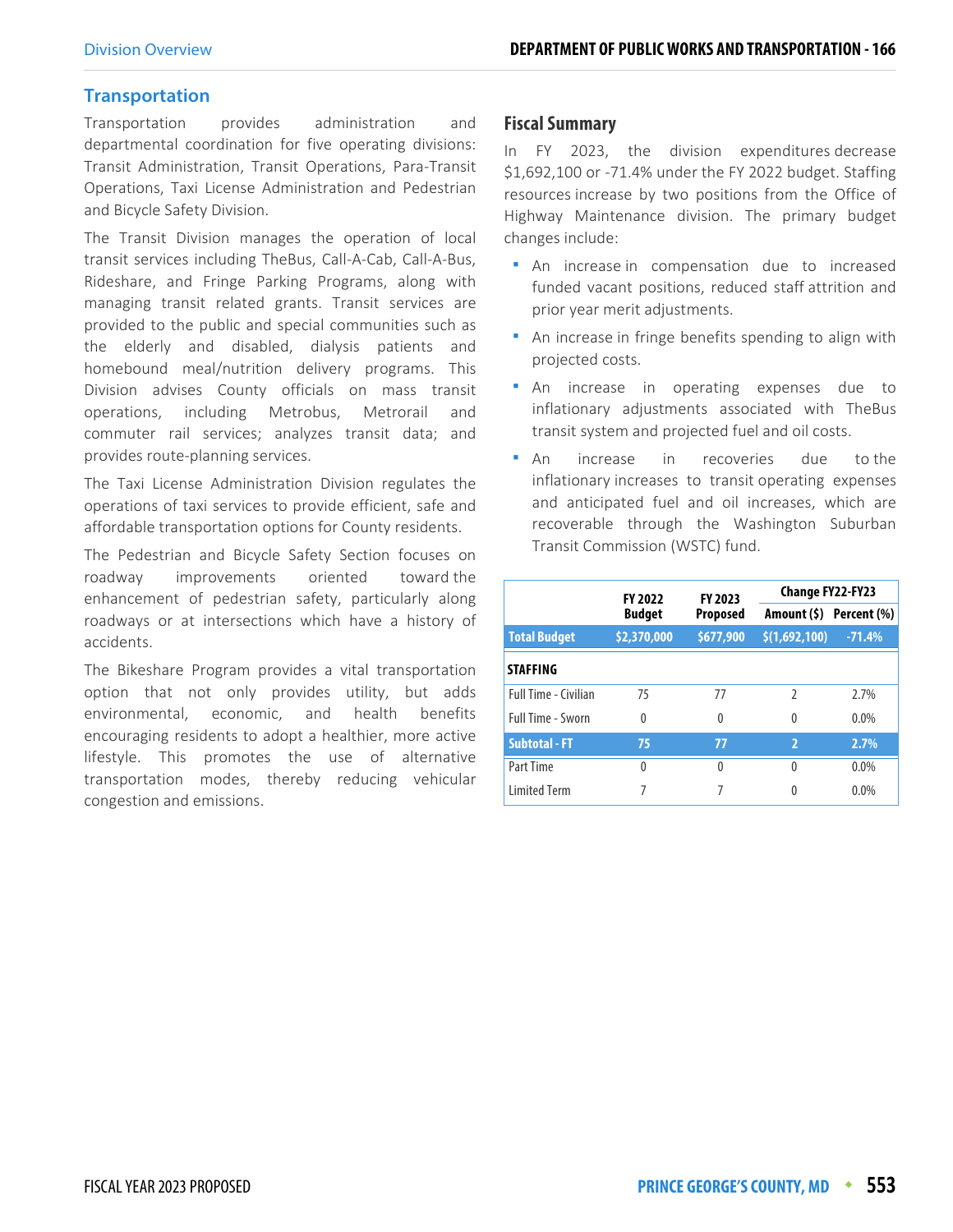## **Office of Engineering and Project Management**

The Office of Engineering and Project Management is responsible for the administration and coordination of the Capital Improvement Program (CIP) and is organized into the following divisions:

The Highways and Bridges Division provides administration, design and coordination of all activities necessary to prepare procurement-ready contracts for the construction of road, drainage, flood control and bridge-related capital improvements, as well as rehabilitation contracts for County infrastructure.

The Engineering Services Division provides administration, design and coordination for the design and construction of stormwater, drainage and flood control projects, from pipes to outfalls to channels and more. Additionally, all elements of NPDES reporting for the MS4 permit are handled by this division, including asset inventories, as well as Wetland Mitigation and Stream Restoration for all CIP projects. GIS for the entire department is handled by this division.

The Traffic Safety Division oversees transportation infrastructure to ensure safe and efficient mobility for drivers and pedestrians, reduces traffic congestion; reviews and approves traffic studies and roadway designs; designs and coordinates traffic control device installations; implements the Neighborhood Traffic Management and street lighting programs; designs inhouse traffic control signals plans and reviews and approves signal designs.

The Right-of-Way Division provides timely appraisal and acquisition of necessary rights-of-way and easements required for CIP projects and rehabilitation activities; provides property acquisition support for other County departments; and supports the development community in processing storm drainage easements associated with the building permit process.

#### **Fiscal Summary**

In FY 2023, the division expenditures increase \$340,100 or 68.1% over the FY 2022 budget. Staffing resources increase by seven positions from the FY 2022 budget based on a reallocation from the Office of Highway Maintenance division. The primary budget changes include:

- **An** increase in compensation due to increased funded vacant positions, reduced staff attrition, prior year merit adjustments and staffing transfers.
- An increase in fringe benefits to align with projected costs.
- **An** increase in recoveries based on projected personnel changes in the division, recoverable from the CIP program.

|                             | <b>FY 2022</b> | FY 2023         | <b>Change FY22-FY23</b> |                         |  |  |
|-----------------------------|----------------|-----------------|-------------------------|-------------------------|--|--|
|                             | <b>Budget</b>  | <b>Proposed</b> |                         | Amount (\$) Percent (%) |  |  |
| <b>Total Budget</b>         | \$499,500      | \$839,600       | \$340,100               | 68.1%                   |  |  |
| <b>STAFFING</b>             |                |                 |                         |                         |  |  |
| <b>Full Time - Civilian</b> | 32             | 39              | 7                       | 21.9%                   |  |  |
| <b>Full Time - Sworn</b>    | $\Omega$       | $\theta$        | 0                       | $0.0\%$                 |  |  |
| <b>Subtotal - FT</b>        | 32             | 39              | 7                       | 21.9%                   |  |  |
| Part Time                   | $\Omega$       | $\Omega$        | $\Omega$                | $0.0\%$                 |  |  |
| <b>Limited Term</b>         | 0              |                 | 0                       | 0.0%                    |  |  |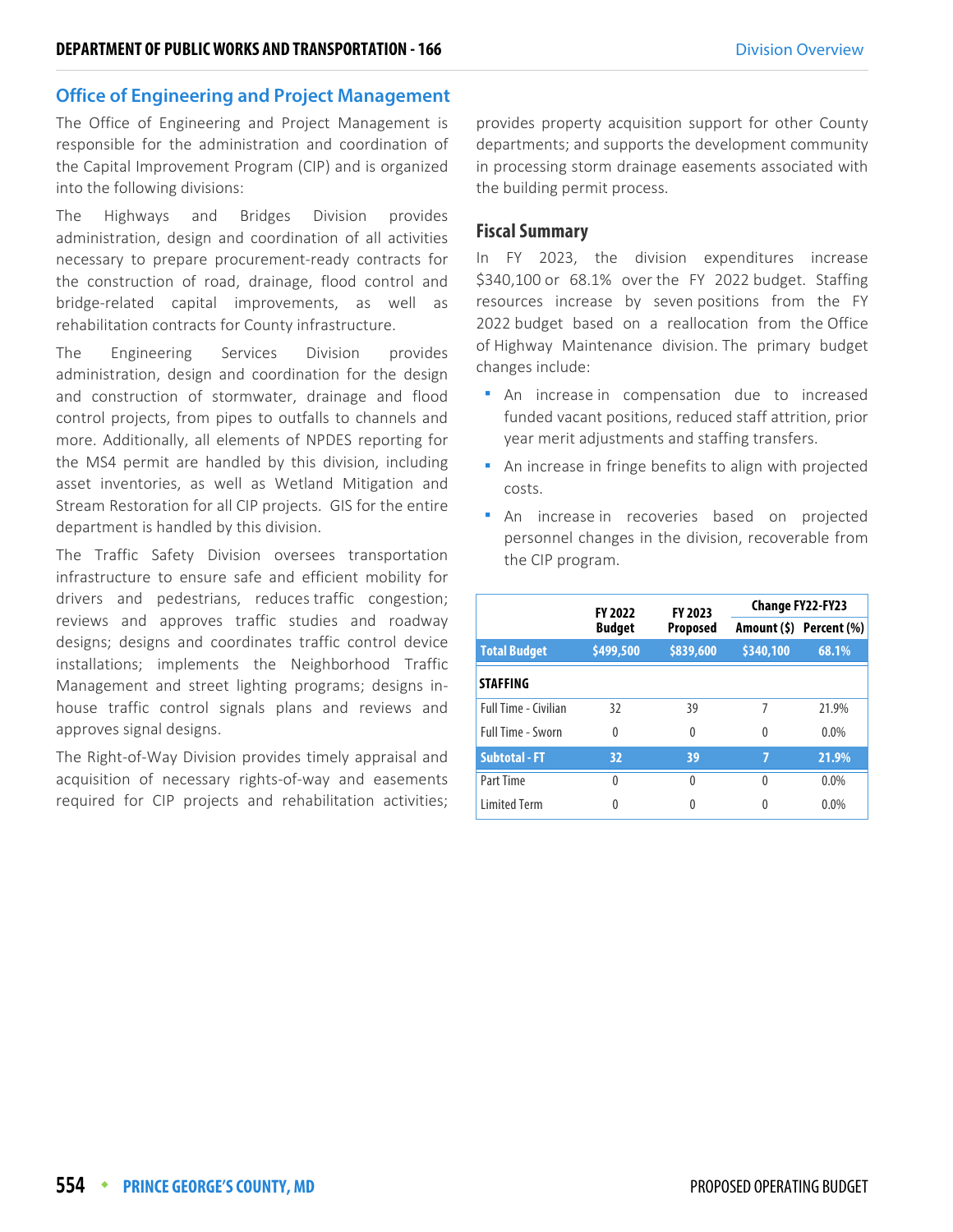## **Highway Maintenance**

Highway Maintenance supports the administration and coordination of a variety of services required to maintain a 1,900-mile roadway network in a safe and aesthetically pleasing condition and is organized into five divisions.

Traffic Management and Operations operates the Traffic Response and Information Partnership (TRIP) Center; provides coordination for traffic incidents, emergencies and special events; and constructs and maintains traffic signals.

Equipment Maintenance is responsible for the vehicle fleet to include repairing vehicles in-house and working with outside vendor repair for specialty repairs, inventory and fixed assets for the Agency.

Administration is responsible for all administrative functions of the Office of Highway Maintenance to include management of work, intake of public service requests, inquiries for resolution and oversight of Snow and Ice Control operations.

Road Maintenance and Construction provides construction administration and oversight of Capital Improvement Rehabilitation and Safety Improvement Projects. It is responsible for maintenance of the roadway infrastructure, specifically roadway resurfacing, patching, potholes, sidewalk repair/replacement and snow and ice removal.

Special Services provides critical services for maintaining street tree trimming, emergency tree removal services, landscape maintenance and mowing of grass and turf areas along County roadways. Also, it collects and

disposes roadside litter and dumped debris on Countymaintained roadways.

#### **Fiscal Summary**

In FY 2023, the division expenditures increase \$1,918,600 or 19.6% over the FY 2022 budget. Staffing resources decrease by nine positions from the FY 2022 budget due the positions being reallocated to other divisions. The primary budget changes include:

- **An** increase in compensation due to increased funded vacant positions, reduced staff attrition and prior year merit adjustments, partially offset by staffing transfers.
- **An increase in fringe benefits to align with projected** costs.
- An increase in operating primarily due to fuel and oil costs based on pre-COVID-19 conditions and service hours.

|                             | <b>FY 2022</b> | FY 2023      |             | <b>Change FY22-FY23</b> |
|-----------------------------|----------------|--------------|-------------|-------------------------|
|                             | <b>Budget</b>  | Proposed     |             | Amount (\$) Percent (%) |
| <b>Total Budget</b>         | \$9,776,400    | \$11,695,000 | \$1,918,600 | 19.6%                   |
| <b>STAFFING</b>             |                |              |             |                         |
| <b>Full Time - Civilian</b> | 133            | 124          | (9)         | $-6.8\%$                |
| <b>Full Time - Sworn</b>    | $\Omega$       | 0            | $\Omega$    | $0.0\%$                 |
| <b>Subtotal - FT</b>        | 133            | 124          | (9)         | $-6.8%$                 |
| Part Time                   | 1              |              | $\Omega$    | $0.0\%$                 |
| <b>Limited Term</b>         | 0              | 0            | $\Omega$    | $0.0\%$                 |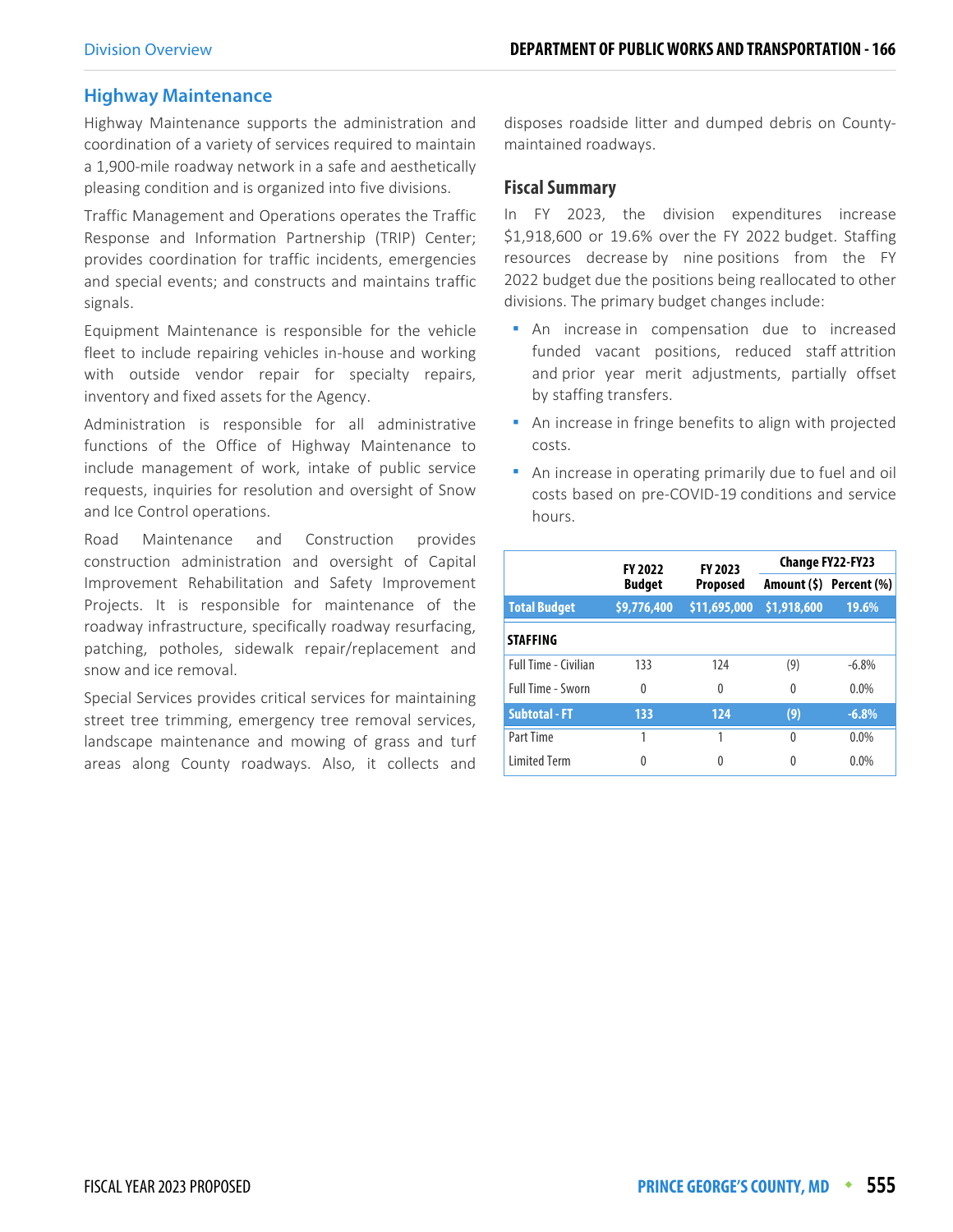# **OTHER FUNDS**

## **Stormwater Management Enterprise Fund**

As authorized by Sections 10-262 through 10-264 of the County Code, the Stormwater Management District includes all the land within the boundaries of Prince George's County, Maryland, except for land within the City of Bowie. Within this special taxing district, the County exercises all the rights, powers, and responsibilities for stormwater management, which is defined as the planning, designing, acquisition, construction, demolition, maintenance, and operation of facilities, practices and programs for the control and disposition of storm and surface waters, including floodproofing and flood control and navigation, so as to make available to residents and property owners of the Stormwater Management District an efficient and safe operating service. The Stormwater Management Enterprise Fund funds stormwater management activities within the district. Responsibility for administering these activities is shared between the Department of the Environment and the Department of Public Works and Transportation.

The Department of Public Works and Transportation's Storm Drainage Maintenance division develops, administers and inspects contractual and in-house maintenance/repair activities for public storm drainage and flood control facilities; maintains flood control pumping stations and maintains grounds for flood control stations. It also repairs stormwater main lines; cleans catch basins; maintains roadway shoulders, bridges, box culverts, inlets and ditches and stabilizes eroded stormwater channels.

Please refer to the Department of the Environment - Stormwater Management Fund section for full detail on all enterprise fund related activities.

## **Fiscal Summary**

In FY 2023, compensation expenditures in the Department of Public Works and Transportation's portion of the fund increase 12.9% over the FY 2022 budget, primarily due to an increase in funded vacancies, a change in the attrition methodology and prior year merit adjustments. Compensation costs include funding for 142 out of 144 full time positions. Fringe benefit expenditures increase by 18.8% over the FY 2022 budget to align with projected costs for pension and healthcare and compensation changes. Fringe benefit funding includes \$1.1 million for other post employment benefits (OPEB) related costs.

Operating expenditures decrease 6.6% under the FY 2022 budget primarily due to net changes in the pond mowing requirements related to consent decree activity.

|                        | <b>FY 2021</b> | <b>FY 2022</b> | <b>FY 2022</b>  | <b>FY 2023</b>  | <b>Change FY22-FY23</b> |             |
|------------------------|----------------|----------------|-----------------|-----------------|-------------------------|-------------|
| Category               | Actual         | <b>Budget</b>  | <b>Estimate</b> | <b>Proposed</b> | Amount (\$)             | Percent (%) |
| Compensation           | \$7,844,590    | \$7,394,500    | \$6,609,800     | \$8,349,000     | \$954,500               | 12.9%       |
| <b>Fringe Benefits</b> | 4,037,317      | 3,830,400      | 3,404,000       | 4,551,600       | 721,200                 | 18.8%       |
| <b>Operating</b>       | 3,592,938      | 8,733,300      | 7,830,600       | 8,157,900       | (575, 400)              | $-6.6%$     |
| Capital Outlay         | (191, 984)     |                |                 |                 |                         |             |
| <b>Total</b>           | \$15,474,845   | \$19,958,200   | \$17,844,400    | \$21,058,500    | \$1,100,300             | 5.5%        |
| Recoveries             |                |                |                 |                 |                         |             |
| <b>Total</b>           | \$15,282,861   | \$19,958,200   | \$17,844,400    | \$21,058,500    | \$1,100,300             | 5.5%        |

## **Expenditures by Category**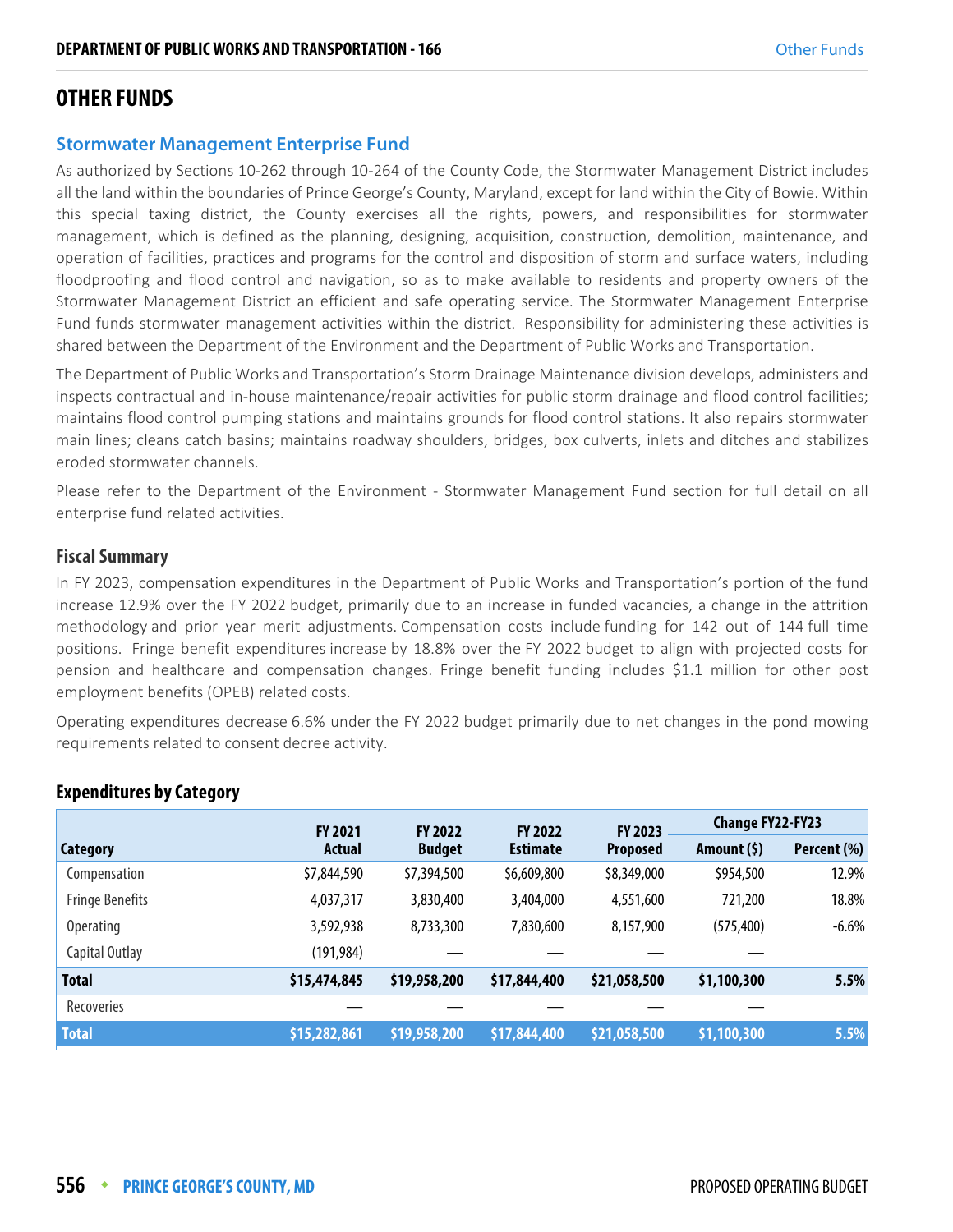#### **Transportation Services Improvement Special Revenue Fund**

The Transportation Services Improvement Fund was created in 2015 with the enactment of CB-72-2015. Additional provisions pertaining to this fund were enacted under CR-75-2018. The fund was established to improve the delivery of bus service and accessible transportation services in the County. All revenues to the fund are generated through a \$0.25 per trip surcharge on certain transportation network services originating in the County. The fund's additional purposes include satisfying connectivity to bus transit service through Bikeshare; enhancing and expanding the provision of readily available, quality, accessible taxi service; ensuring compliance with applicable taxi legislation and any other purposes permitted by Section 20A-212 of the County Code.

## **Fiscal Summary**

In FY 2023, operating expenses do not change from the FY 2022 budget. Anticipated expenditures support Bikeshare and related activities and potential cash match requirements for unanticipated future grants. There is no staffing supported by this fund.

#### **Expenditures by Category**

|                  | <b>FY 2021</b> | <b>FY 2023</b><br><b>FY 2022</b><br><b>FY 2022</b> |                 | <b>Change FY22-FY23</b> |              |             |
|------------------|----------------|----------------------------------------------------|-----------------|-------------------------|--------------|-------------|
| Category         | Actual         | <b>Budget</b>                                      | <b>Estimate</b> | <b>Proposed</b>         | Amount $(5)$ | Percent (%) |
| <b>Operating</b> | \$581,086      | \$1,749,700                                        | \$600,000       | \$1,749,700             |              | $0.0\%$     |
| <b>Total</b>     | \$581,086      | \$1,749,700                                        | \$600,000       | \$1,749,700             | $S-$         | $0.0\%$     |
| <b>Total</b>     | \$581,086      | \$1,749,700                                        | \$600,000       | \$1,749,700             |              | $0.0\%$     |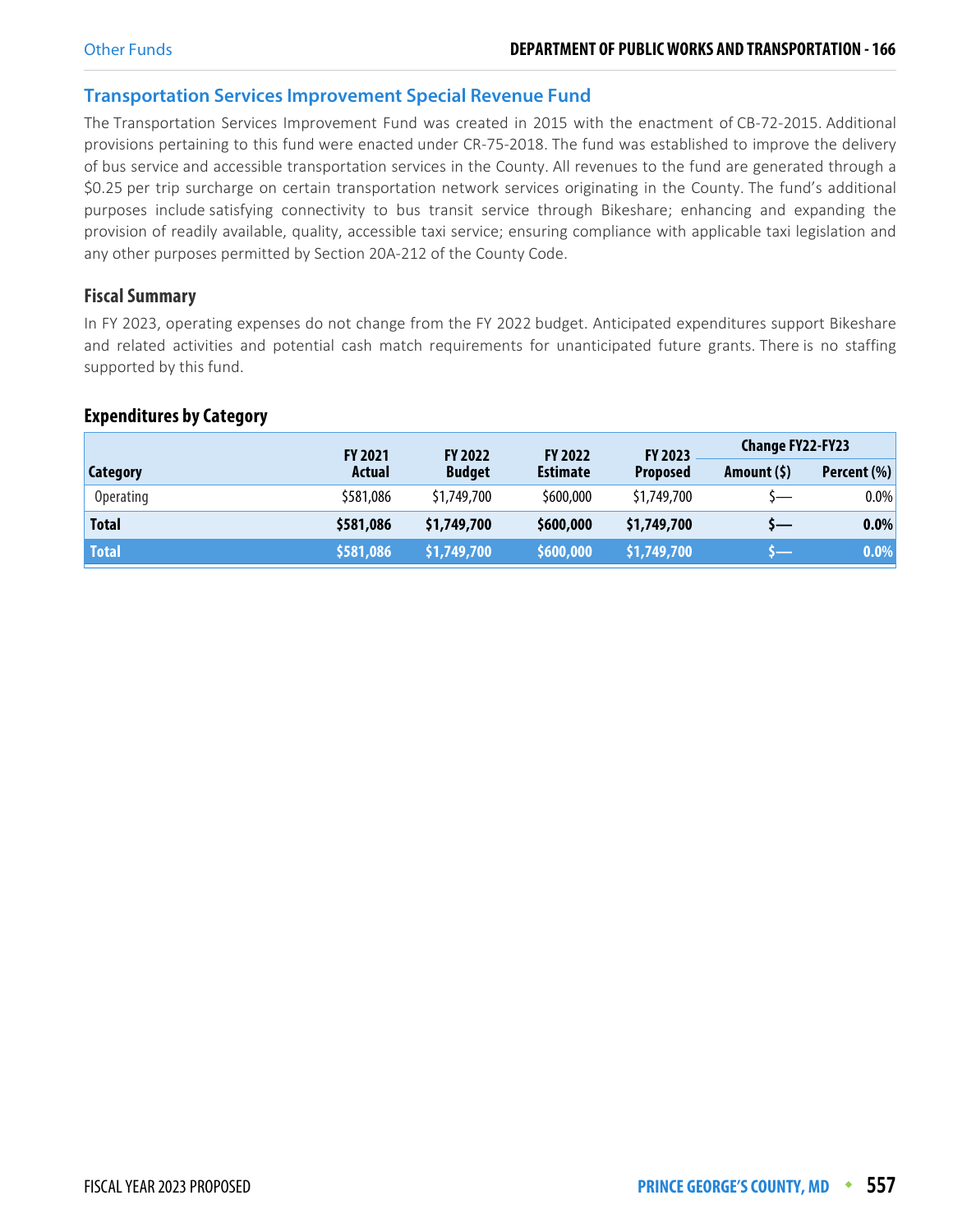# **Fund Summary**

|                                                       | <b>FY 2021</b> | <b>FY 2022</b> | <b>FY 2022</b>   | <b>FY 2023</b>  | FY 2022-2023 |            |
|-------------------------------------------------------|----------------|----------------|------------------|-----------------|--------------|------------|
| Category                                              | <b>Actual</b>  | <b>Budget</b>  | <b>Estimated</b> | <b>Proposed</b> | Change \$    | Change %   |
| <b>BEGINNING FUND BALANCE</b>                         | \$10,025,459   | \$8,662,973    | \$11,483,448     | \$12,483,148    | \$3,820,175  | 44.1%      |
| <b>REVENUES</b>                                       |                |                |                  |                 |              |            |
| Lyft/Uber Surcharge                                   | \$2,039,075    | \$1,599,700    | \$1,599,700      | \$1,749,700     | \$150,000    | 9.4%       |
| Transfers in                                          |                |                |                  |                 |              | $0.0\%$    |
| <b>Appropriated Fund Balance</b>                      |                | 150,000        |                  |                 | (150,000)    | $-100.0\%$ |
| <b>Total Revenues</b>                                 | \$2,039,075    | \$1,749,700    | \$1,599,700      | \$1,749,700     | \$—          | 0.0%       |
| <b>EXPENDITURES</b>                                   |                |                |                  |                 |              |            |
| Compensation                                          | \$—            | $\zeta$ —      | $\zeta$ —        | \$—             | $\zeta$ —    | $0.0\%$    |
| <b>Fringe Benefits</b>                                |                |                |                  |                 |              | $0.0\%$    |
| <b>Operating Expenses</b>                             | 581,086        | 1,749,700      | 600,000          | 1,749,700       |              | $0.0\%$    |
| Capital Outlay                                        |                |                |                  |                 |              | 0.0%       |
| <b>Transfers Out</b>                                  |                |                |                  |                 |              | $0.0\%$    |
| <b>Total Expenditures</b>                             | \$581,086      | \$1,749,700    | \$600,000        | \$1,749,700     | $S-$         | 0.0%       |
| <b>EXCESS OF REVENUES OVER</b><br><b>EXPENDITURES</b> | 1,457,989      |                | 999,700          |                 |              | $0.0\%$    |
| OTHER ADJUSTMENTS                                     |                | (150,000)      |                  |                 | 150,000      | $-100.0\%$ |
| <b>ENDING FUND BALANCE</b>                            | \$11,483,448   | \$8,512,973    | \$12,483,148     | \$12,483,148    | \$3,970,175  | 46.6%      |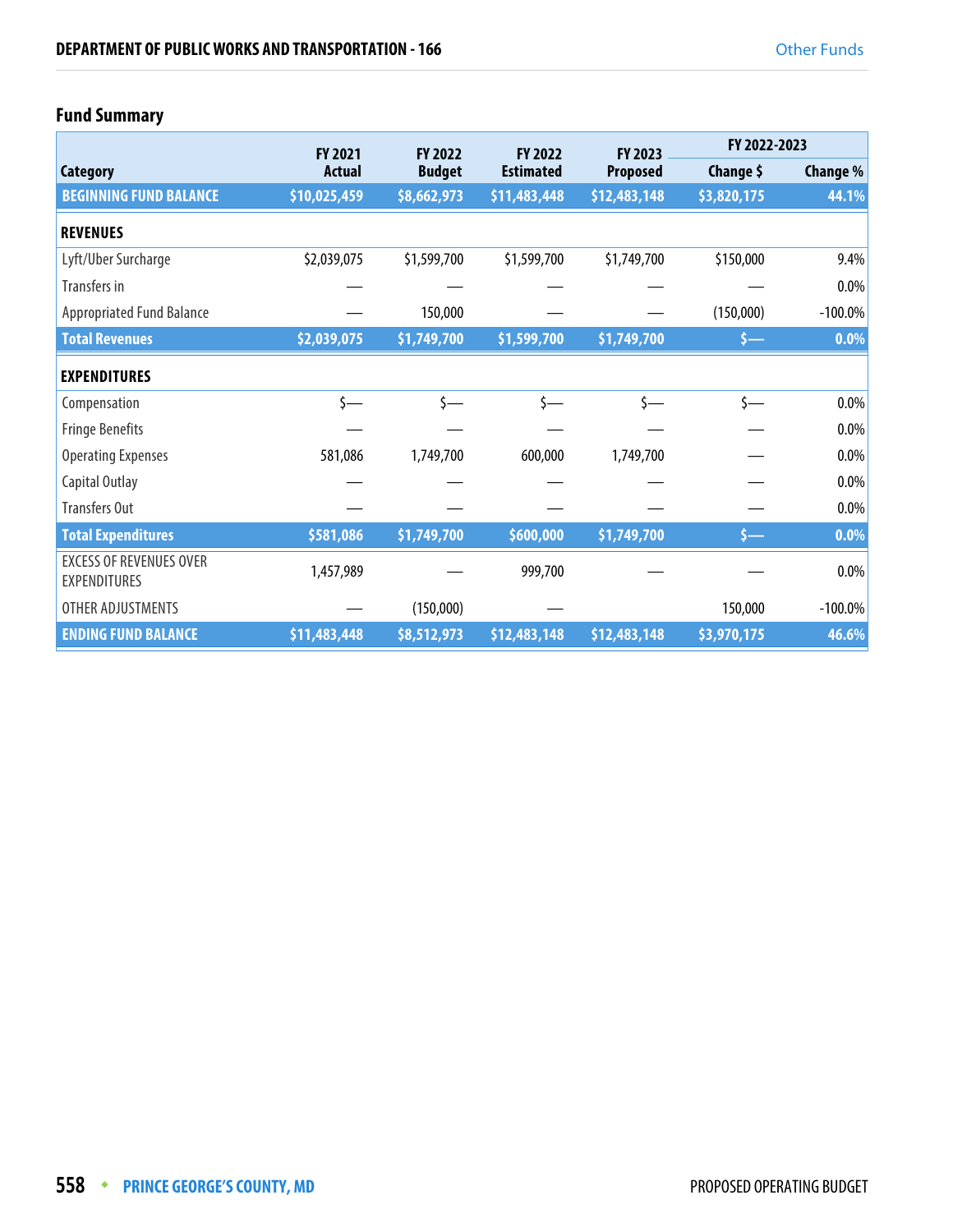# **GRANT FUNDS SUMMARY**

|                        | <b>FY 2021</b> | <b>FY 2022</b> | <b>FY 2022</b>  | <b>FY 2023</b>  | <b>Change FY22-FY23</b> |             |
|------------------------|----------------|----------------|-----------------|-----------------|-------------------------|-------------|
| Category               | Actual         | <b>Budget</b>  | <b>Estimate</b> | <b>Proposed</b> | Amount (\$)             | Percent (%) |
| Compensation           | \$34,097       | \$133,400      | \$105,000       | \$115,200       | \$(18,200)              | $-13.6%$    |
| <b>Fringe Benefits</b> | 9,901          | 49,400         | 37,500          | 41,500          | (7,900)                 | $-16.0%$    |
| <b>Operating</b>       | 8,249,387      | 3,858,700      | 601,900         | 269,100         | (3,589,600)             | $-93.0%$    |
| Capital Outlay         | 3,365,883      | 500,000        | 7,032,500       | 693,600         | 193,600                 | 38.7%       |
| <b>SubTotal</b>        | \$11,659,268   | \$4,541,500    | \$7,776,900     | \$1,119,400     | \$(3, 422, 100)         | $-75.4%$    |
| Recoveries             |                |                |                 |                 |                         |             |
| <b>Total</b>           | \$11,659,268   | \$4,541,500    | \$7,776,900     | \$1,119,400     | \$(3,422,100)           | $-75.4%$    |

# **Expenditures by Category - Grant Funds**

The FY 2023 proposed grant budget for the Department of Public Works and Transportation is \$1,119,400, a decrease of -75.4% under the FY 2022 approved budget. This decrease is primarily due to the removal of prior year appropriation for the Transportation Alternatives Program (TAP) and Transportation Alternatives Program - Maryland Department of Transportation (MDOT) Bikeshare as well as cash match requirements.

## **Staff Summary by Division - Grant Funds**

| <b>Staff Summary by</b>             |    | <b>FY 2022</b> |             |    | FY 2023   |             |
|-------------------------------------|----|----------------|-------------|----|-----------|-------------|
| <b>Division &amp; Grant Program</b> | FT | PT             | <b>LTGF</b> | FT | <b>PT</b> | <b>LTGF</b> |
| <b>Transportation</b>               |    |                |             |    |           |             |
| Rideshare Program                   |    |                |             |    |           |             |
| <b>Total Transportation</b>         |    |                |             |    |           |             |
| <b>Total</b>                        |    |                |             |    |           |             |

In FY 2023, funding is provided for three full time positions. The full time total represents three County merit employees that are partially grant funded.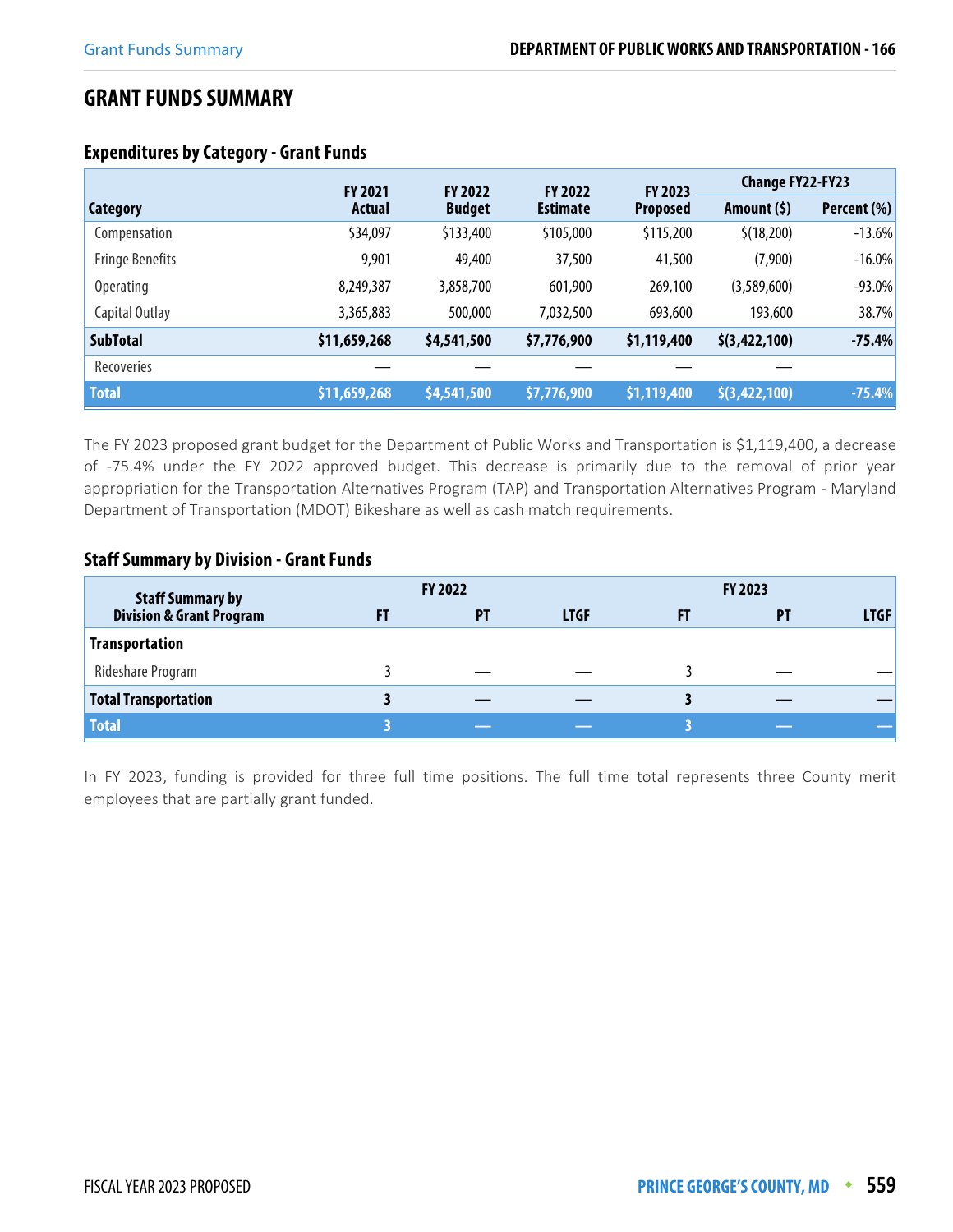# **Grant Funds by Division**

|                                                                                             | <b>FY 2021</b> | FY 2022       | <b>FY 2022</b>  | FY 2023         |                 | <b>Change FY22-FY23</b> |  |
|---------------------------------------------------------------------------------------------|----------------|---------------|-----------------|-----------------|-----------------|-------------------------|--|
| <b>Grant Name</b>                                                                           | <b>Actual</b>  | <b>Budget</b> | <b>Estimate</b> | <b>Proposed</b> | Amount $(5)$    | Percent (%)             |  |
| <b>Transportation</b>                                                                       |                |               |                 |                 |                 |                         |  |
| <b>Bus Rapid Study</b>                                                                      | \$37,401       | \$—           | $\zeta$ —       | s—              | $\zeta$ —       |                         |  |
| Coronavirus Aid, Relief and<br><b>Economic Security (CARES) Act</b><br><b>Transit</b>       | 7,465,913      |               |                 |                 |                 |                         |  |
| Local Bus Capital Grant                                                                     | 2,800,000      | 400,000       | 400,000         | 400,000         |                 | 0.0%                    |  |
| Maryland Bikeways Program                                                                   |                |               | 80,600          |                 |                 |                         |  |
| Rideshare Program                                                                           | 190,071        | 269,100       | 269,100         | 269,100         |                 | 0.0%                    |  |
| <b>Statewide Specialized</b>                                                                |                |               |                 |                 |                 |                         |  |
| <b>Transportation Assistance Program</b><br>(SSTAP)                                         | 332,819        | 332,800       | 332,800         | 332,800         |                 | 0.0%                    |  |
| <b>Transportation Alternatives</b><br>Program (TAP)                                         |                | 1,678,700     |                 |                 | (1,678,700)     | $-100.0\%$              |  |
| <b>Transportation Alternatives</b><br>Program Grant - MDOT Bikeshare                        |                | 737,400       |                 |                 | (737, 400)      | $-100.0\%$              |  |
| U.S. DOT/Federal Transit<br>Administration (FTA) Low or No<br><b>Emission Grant Program</b> |                |               | 5,150,000       |                 |                 |                         |  |
| <b>Total Transportation</b>                                                                 | \$10,826,204   | \$3,418,000   | \$6,232,500     | \$1,001,900     | \$(2, 416, 100) | $-70.7%$                |  |
| <b>Subtotal</b>                                                                             | \$10,826,204   | \$3,418,000   | \$6,232,500     | \$1,001,900     | \$(2, 416, 100) | $-70.7%$                |  |
| <b>Total Transfer from General Fund -</b>                                                   |                | 742,000       |                 |                 |                 |                         |  |
| (County Contribution/Cash Match)                                                            | 833,064        | 381,500       | 1,544,400       | 117,500         | (1,006,000)     | $-89.5%$                |  |
| <b>Total</b>                                                                                | \$11,659,268   | \$4,541,500   | \$7,776,900     | \$1,119,400     | \$(3, 422, 100) | $-75.4%$                |  |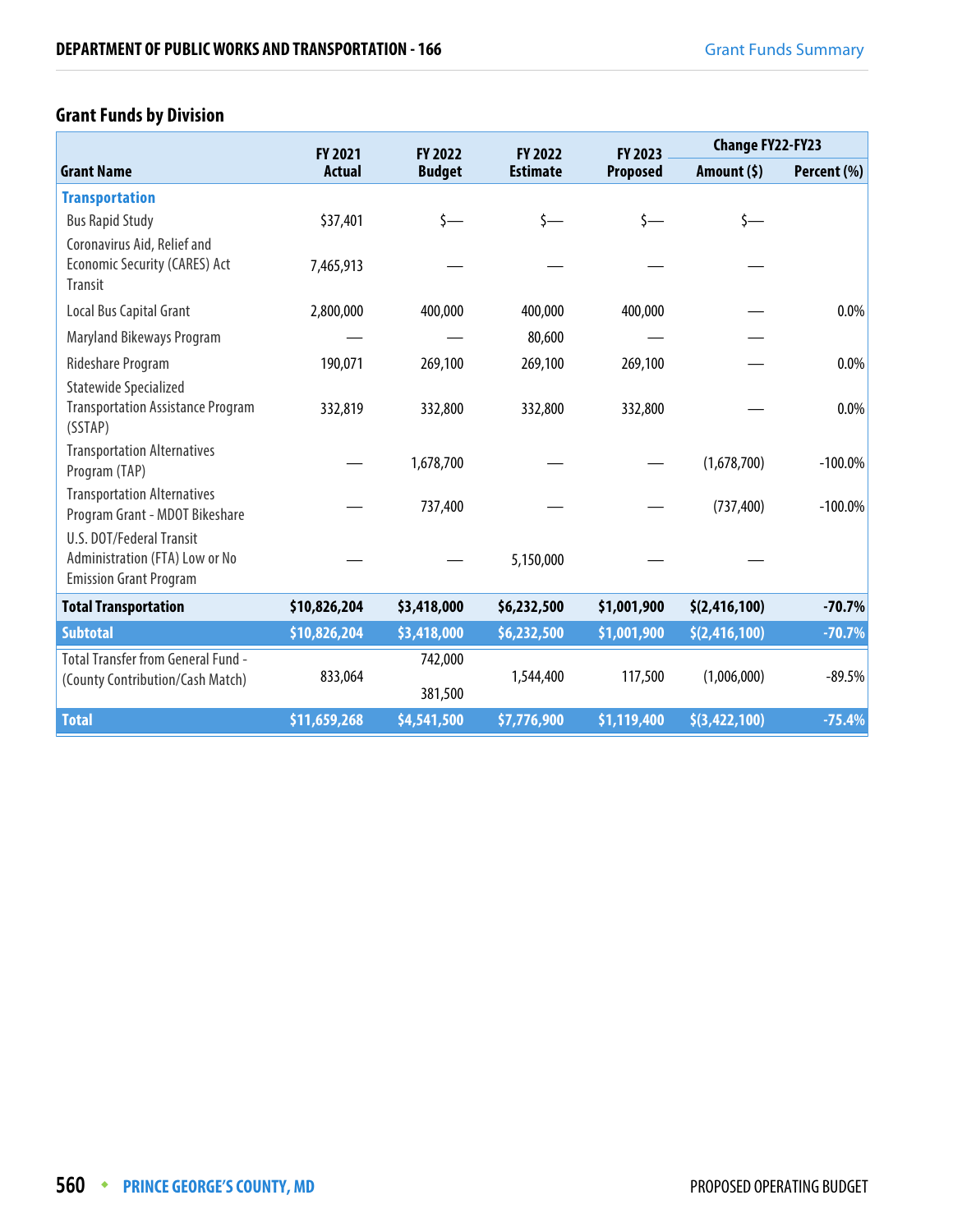## **Grant Descriptions**

#### **LOCAL BUS CAPITAL GRANT -- \$400,000**

This yearly grant is utilized to purchase fixed-route buses.

#### **RIDESHARE PROGRAM -- \$269,100**

This program promotes ridesharing in the public and private sectors by helping commuters form carpools and vanpools, thereby relieving congestion on the County's highways. The Federal Highway Administration provides funding through the Urban Systems Program.

#### **STATEWIDE SPECIALIZED TRANSPORTATION ASSISTANCE PROGRAM (SSTAP) -- \$332,800**

This yearly grant is utilized to replace aging paratransit vehicles. Funding is provided by the Maryland Transit Administration.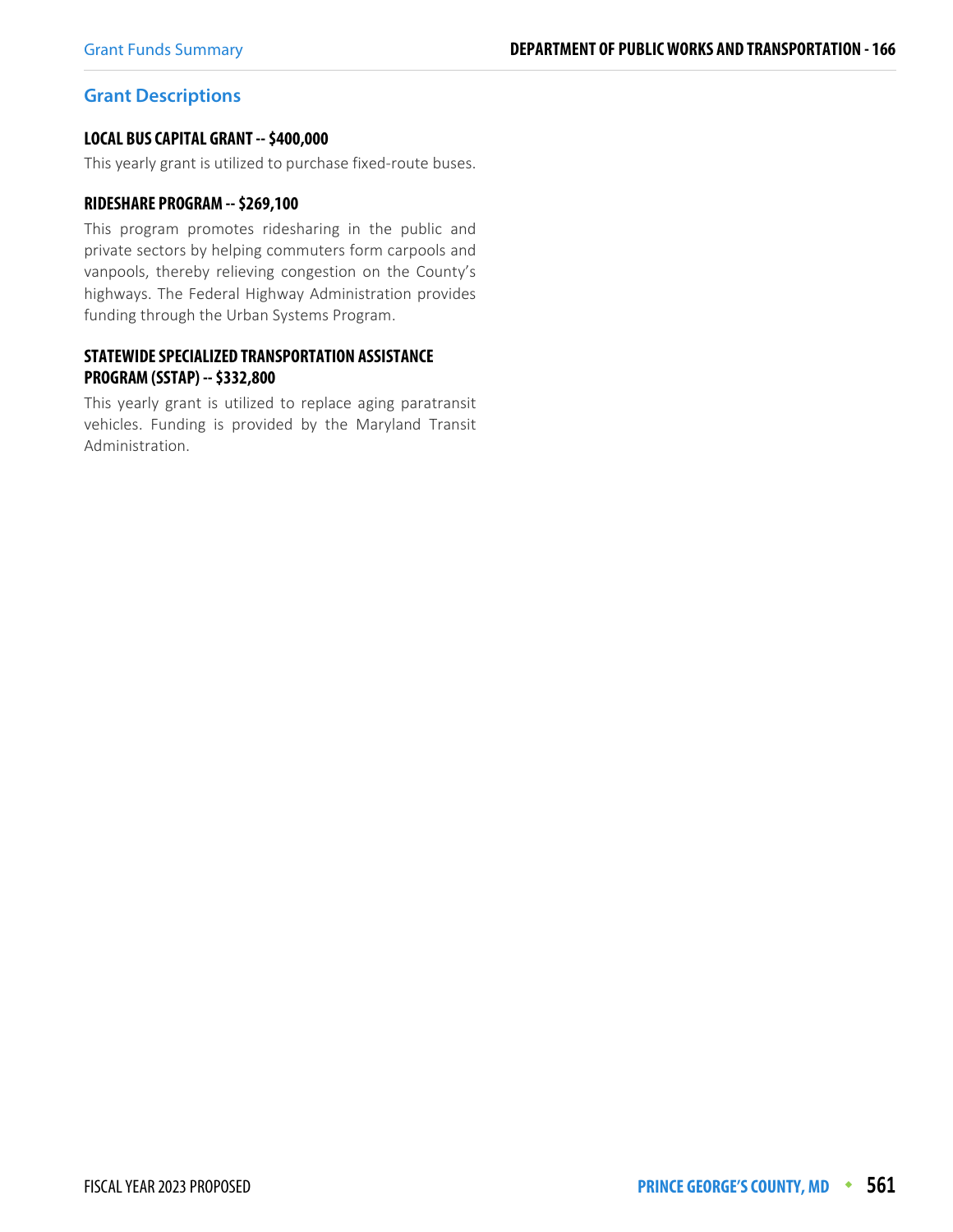# **SERVICE DELIVERY PLAN AND PERFORMANCE**

**Goal 1** — To provide County roadway and rights-of-way infrastructure improvements and maintenance services for the safe movement of pedestrians, bicyclists and motorists.

**Objective 1.1** – Reduce pedestrian-related fatalities and serious injuries on County roadways.

| <b>FY 2027</b><br><b>Target</b> | <b>FY 2020</b><br>Actual | <b>FY 2021</b><br>Actual | <b>FY 2022</b><br><b>Estimated</b> | <b>FY 2023</b><br><b>Projected</b> | Trend |
|---------------------------------|--------------------------|--------------------------|------------------------------------|------------------------------------|-------|
|                                 | 18                       |                          |                                    |                                    |       |

# **Trend and Analysis**

The Department of Public Works and Transportation is responsible for monitoring all County-maintained roadways. The Traffic Response and Information Partnership Center (TRIP) monitors traffic safety in high volume traffic areas. The Traffic Safety Division performs neighborhood traffic management studies to reduce speeding and enhance traffic calming on county roadways via citizen requests. The Department manages variable message signs (VMS) for traffic control in emergencies or for special events. In FY 2021, VMS requests and usage increased by 25%. Improved safety lighting, street light installation and the installation of traffic signals are additional programs implemented to improve pedestrian safety. With the objective of increased pedestrian safety, bike lanes were introduced on new paving projects. Also, guardrails were installed at all locations where existing guardrails were damaged. The number of traffic signals maintained by the County increased annually with a current inventory of 216 which includes the addition of nine traffic signals in FY 2019. Sign installations will increase as the infrastructure is refreshed and new development occurs. The total number of signs increased by 89% with new initiatives on safety programs. Sixty-one new speed humps were installed in FY 2021.

The Metropolitan Washington Council of Governments (MWCOG) is providing technical assistance for three road safety audits and a shared safety audit with Montgomery County. The Department also conducted a road safety audit on the Blue Line Corridor under the economic development initiative. Currently, the trend is 30+ pedestrian fatalities (most vulnerable road users) per year. The Vision Zero Prince George's strategy addresses roadway safety for all users; especially the most vulnerable users, people who walk and bike. Tragically, Prince George's County reflects the nationwide trend of traffic safety during the COVID-19 public health emergency. The National Highway Traffic Safety Administration (NHTSA) estimates show while Americans drove less in 2020, more people died in motor vehicle traffic crashes. This was the largest projected number of fatalities since 2007. The Department focuses on road design and addressing drivers' risky behavior. Roadway safety projects related to design and construction on County maintained roadways are under the Prince George's County Capital Improvement Project planning and scheduling process. Projects on State and municipal roadways require more extensive stakeholder participation and coordination, a process which is outside of the County's purview.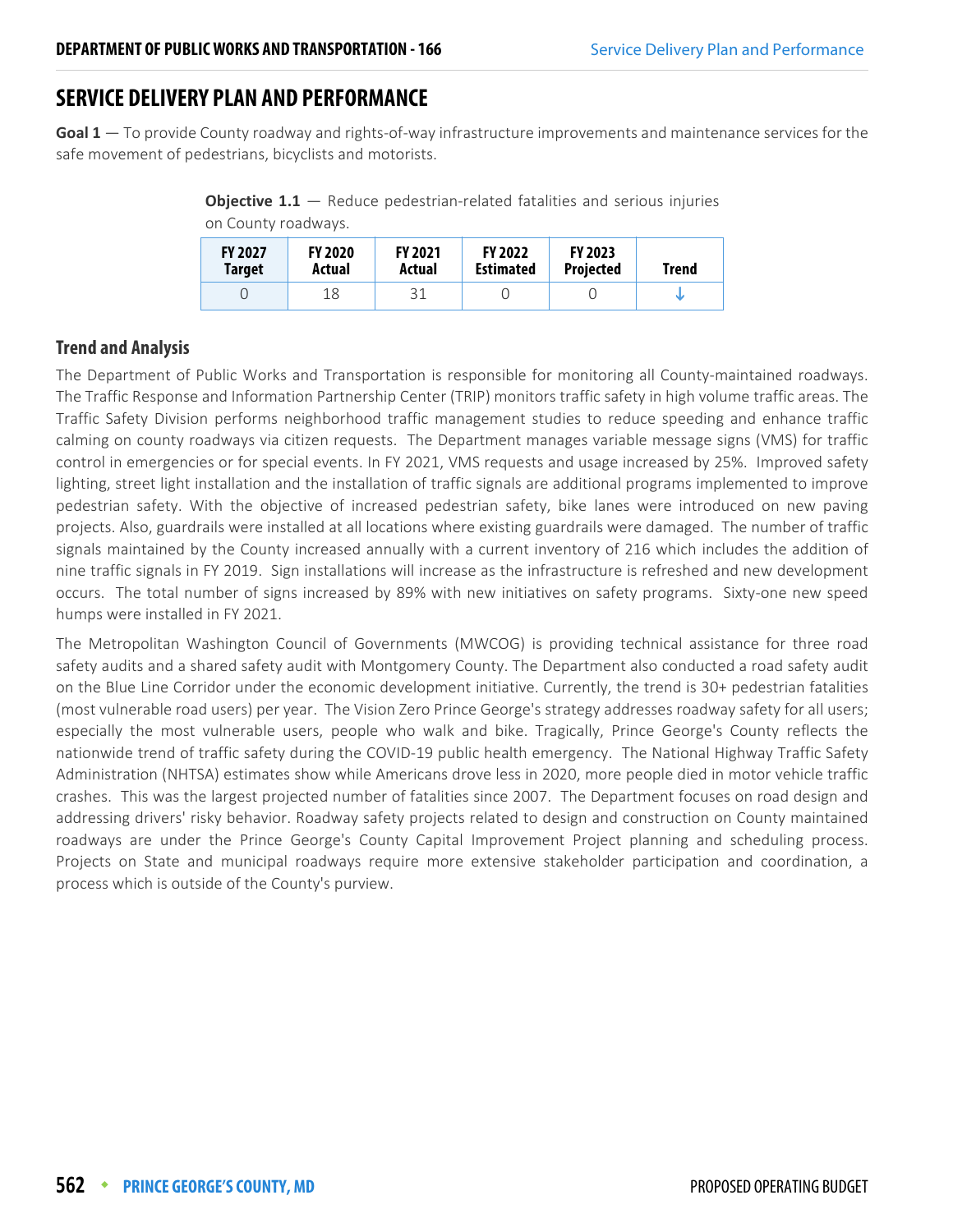roadways.

#### **Performance Measures**

| <b>Measure Name</b>                                             | <b>FY 2019</b><br>Actual | <b>FY 2020</b><br>Actual | <b>FY 2021</b><br>Actual | <b>FY 2022</b><br><b>Estimated</b> | FY 2023<br><b>Projected</b> |
|-----------------------------------------------------------------|--------------------------|--------------------------|--------------------------|------------------------------------|-----------------------------|
| <b>Resources (Input)</b>                                        |                          |                          |                          |                                    |                             |
| Traffic safety expenditures (millions)                          | \$1.6                    | \$2.0                    | \$0.4                    | \$2.0                              | \$2.0\$                     |
| <b>Quality</b>                                                  |                          |                          |                          |                                    |                             |
| Traffic signals with completed annual preventive<br>maintenance | 44%                      | 85%                      | 76%                      | 80%                                | 85%                         |
| <b>Impact (Outcome)</b>                                         |                          |                          |                          |                                    |                             |
| Number of traffic fatalities                                    | 16                       | 18                       | 31                       | 0                                  | $\mathbf{0}$                |

**Objective 1.2** – Increase the pavement condition index (PCI) of County

| TURUWAYS.                       |                          |                          |                                    |                             |              |
|---------------------------------|--------------------------|--------------------------|------------------------------------|-----------------------------|--------------|
| <b>FY 2027</b><br><b>Target</b> | <b>FY 2020</b><br>Actual | <b>FY 2021</b><br>Actual | <b>FY 2022</b><br><b>Estimated</b> | <b>FY 2023</b><br>Projected | <b>Trend</b> |
| 56                              | 56                       | 56                       | 56                                 | 56                          | ⇔            |

# **Trend and Analysis**

DPWT is responsible for the maintenance of County roadways. The Department expects continuation of programs to repair potholes and large pavement failures through the cut and patch repair programs using in-house and contractual services in FY 2022 and FY 2023. The number of County-maintained roadway miles increased slightly to 2,000 in FY 2021. Potholes patched decreased by 27% in FY 2021 as the Department continues to focus on resurfacing roadways. In the FY 2021, contractors resurfaced almost 16 miles and combined with in-house crews, the total miles paved reached 24.05 miles. The Department expects to accomplish similar resurfacing ratios in FY 2022. Service request calls increased from FY 2020 to FY 2021, attributed to sidewalk repairs. The Department responded to 87.13% of received service calls in FY 2021 and anticipates increasing the response rate in FY 2022 to 90%. The pavement Index rating increased to approximately 55.6 in FY 2021; a slight increase of 56 is projected for FY 2022.

| <b>Measure Name</b>                                                                  | <b>FY 2019</b><br>Actual | <b>FY 2020</b><br>Actual | <b>FY 2021</b><br>Actual | <b>FY 2022</b><br><b>Estimated</b> | FY 2023<br>Projected |
|--------------------------------------------------------------------------------------|--------------------------|--------------------------|--------------------------|------------------------------------|----------------------|
| <b>Resources (Input)</b>                                                             |                          |                          |                          |                                    |                      |
| Roadway maintenance expenditures (millions)                                          | \$20.0                   | \$29.5                   | \$21.5                   | \$25.0                             | \$26.0               |
| <b>Workload, Demand and Production (Output)</b>                                      |                          |                          |                          |                                    |                      |
| Service request calls                                                                | 6,368                    | 3,684                    | 4,124                    | 3,800                              | 4,000                |
| Resolved service request calls                                                       | 5,921                    | 3,440                    | 3,564                    | 2,500                              | 2,600                |
| Miles of roadways resurfaced                                                         | 31                       | 35                       | 24                       | 25                                 | 26                   |
| <b>Impact (Outcome)</b>                                                              |                          |                          |                          |                                    |                      |
| Pavement Condition Index rating on arterial/<br>collector County-maintained roadways | 51                       | 56                       | 56                       | 56                                 | 56                   |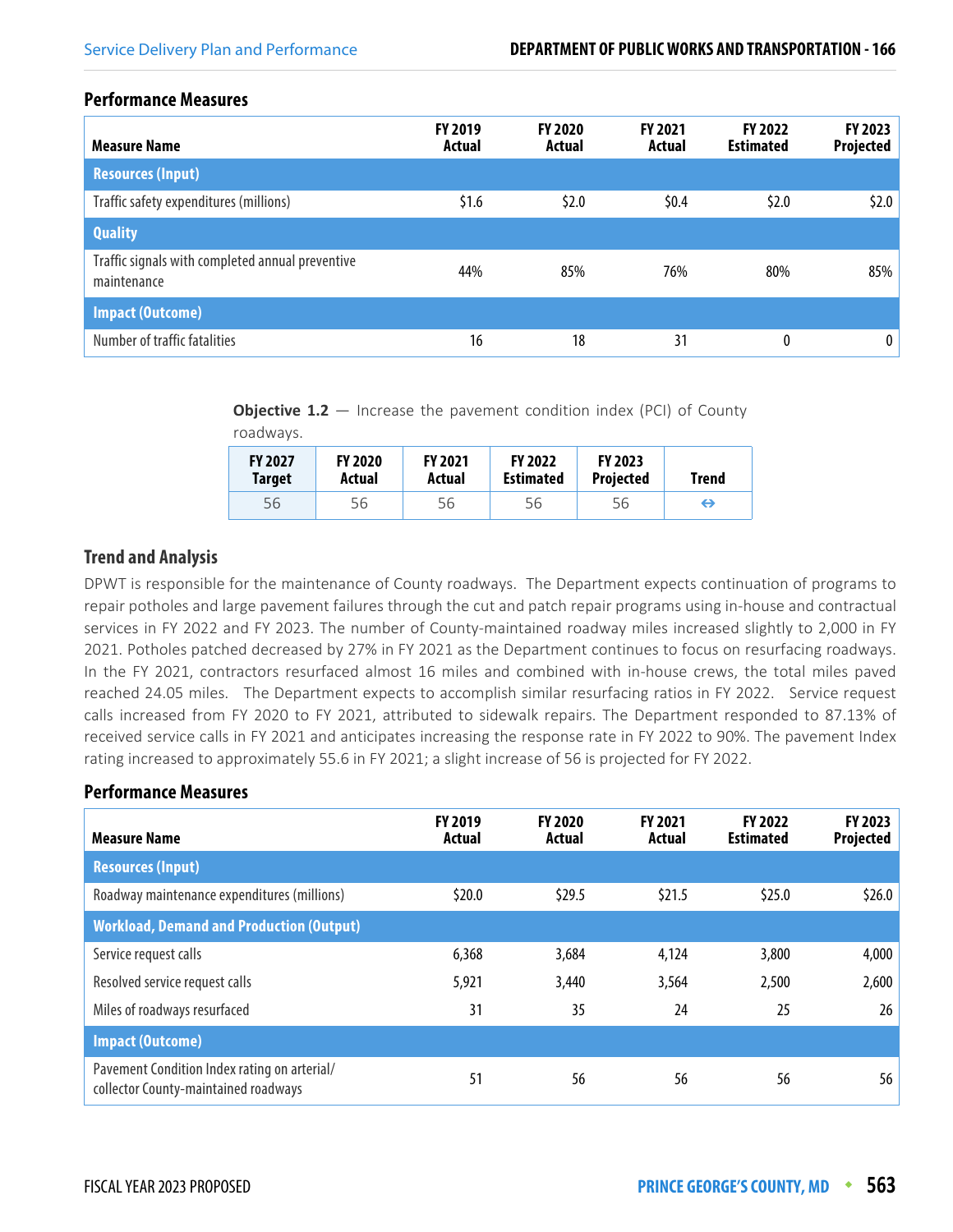**Objective 1.3** – Increase the percentage of County roadways that are completed within 48 hours from the end of a less than six-inch snow event.

| <b>FY 2027</b> | <b>FY 2020</b> | <b>FY 2021</b> | <b>FY 2022</b>   | <b>FY 2023</b>   | Trend |
|----------------|----------------|----------------|------------------|------------------|-------|
| Target         | Actual         | Actual         | <b>Estimated</b> | <b>Projected</b> |       |
|                |                |                |                  |                  |       |

## **Trend and Analysis**

The Department is responsible for the removal of snow and ice on County maintained roadways. There are five snow districts utilizing County work forces and assigned contractors. To assist in the clearing of snow, DPWT utilizes contractor services at the discretion of the Director. Major snow events can contribute to an increase in average snow removal expenditures per month and the number of hours in which County-maintained roadways are passable from the end of a snowfall event. In the FY 2021 snow season, Department staff deployed for seven events. County workers dedicated 37,482 hours, and contractors worked 6,122 hours to treat and plow County maintained roadways. The Department received 139 calls through the "311 system" related to snow removal and roadway complaints.

| <b>Measure Name</b>                                                 | <b>FY 2019</b><br>Actual | <b>FY 2020</b><br>Actual | FY 2021<br>Actual | <b>FY 2022</b><br><b>Estimated</b> | FY 2023<br>Projected |
|---------------------------------------------------------------------|--------------------------|--------------------------|-------------------|------------------------------------|----------------------|
| <b>Resources (Input)</b>                                            |                          |                          |                   |                                    |                      |
| Operating expenses for snow and ice control                         | \$3.0                    | \$1.3                    | \$2.0             | \$2.8\$                            | \$3.0                |
| County snow routes                                                  | 76                       | 76                       | 76                | 76                                 | 76                   |
| <b>Workload, Demand and Production (Output)</b>                     |                          |                          |                   |                                    |                      |
| Snow events                                                         | 12                       | 3                        |                   |                                    | 31                   |
| <b>Impact (Outcome)</b>                                             |                          |                          |                   |                                    |                      |
| Number of Snow Removal complaints after<br>completion of snow event |                          | 0                        |                   | 0                                  |                      |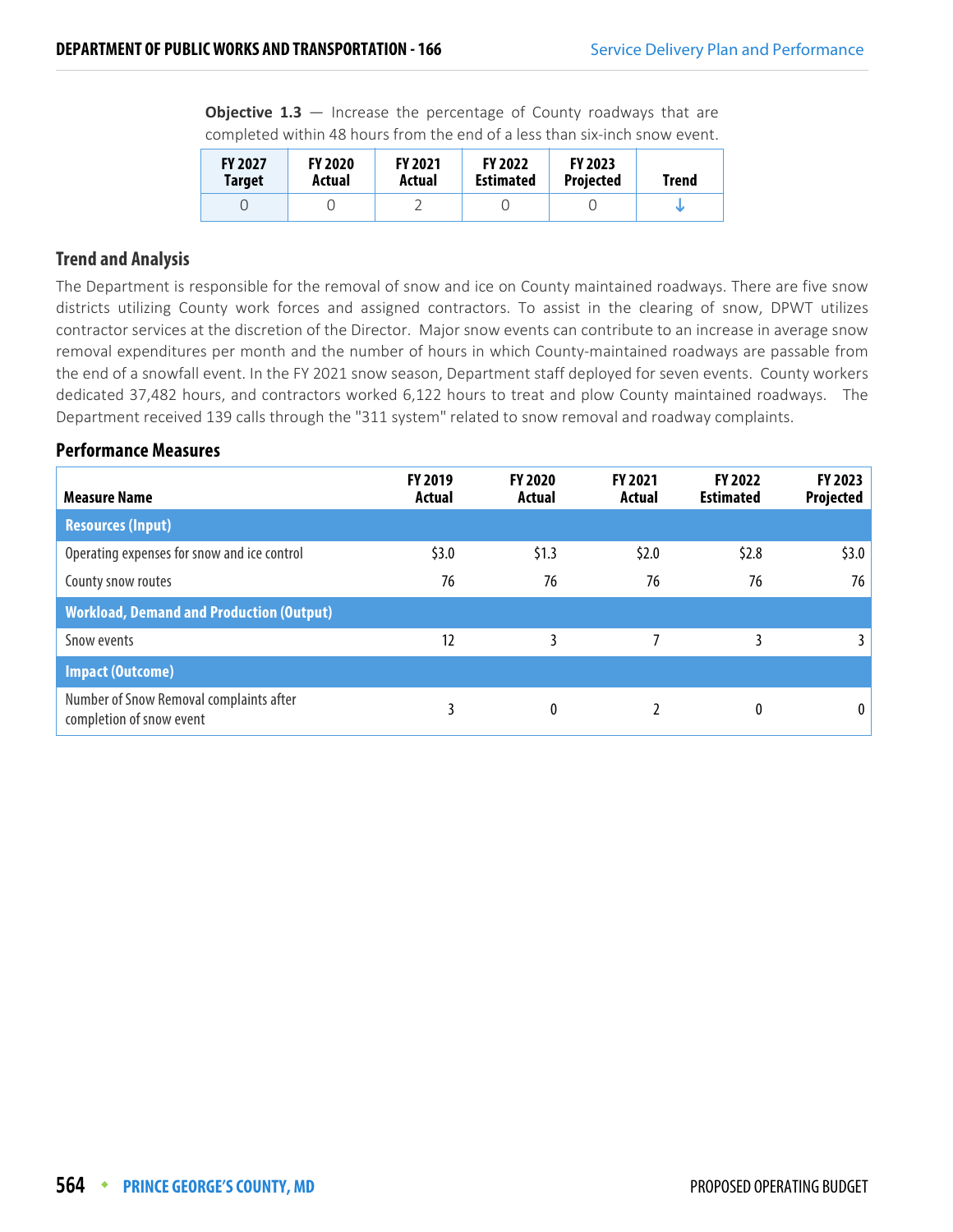**Objective 1.4** – Reduce tree related damage claims from the County rights of way.

| <b>FY 2027</b> | <b>FY 2020</b> | <b>FY 2021</b> | <b>FY 2022</b>   | <b>FY 2023</b>   | <b>Trend</b>      |
|----------------|----------------|----------------|------------------|------------------|-------------------|
| <b>Target</b>  | Actual         | Actual         | <b>Estimated</b> | <b>Projected</b> |                   |
| 30             | 73             |                | 40               | 35               | $\leftrightarrow$ |

## **Trend and Analysis**

DPWT is responsible for the trimming and removal of trees located in the rights-of-way. Trees are trimmed on a request basis for improvements of sight distance. Expenditures can fluctuate based on the number of severe storms experienced during the year. The actual number of trees trimmed in FY 2020 was 13,992. This was accomplished through the Tree Trimming and Right-of-way Recovery program. A total of 3,453 trees were removed and replaced in FY 2020. A total of 8,460 new trees were planted in the public right-of-way in FY 2020. Validated damage claims increased by 27%, 73 claims in FY 2020 as compared to FY 2019 at 53 claims.

| <b>Measure Name</b>                             | <b>FY 2019</b><br>Actual | <b>FY 2020</b><br>Actual | <b>FY 2021</b><br>Actual | <b>FY 2022</b><br><b>Estimated</b> | FY 2023<br>Projected |
|-------------------------------------------------|--------------------------|--------------------------|--------------------------|------------------------------------|----------------------|
| <b>Resources (Input)</b>                        |                          |                          |                          |                                    |                      |
| Tree maintenance expenditures (millions)        | \$4.5                    | \$5.3                    | \$3.2                    | \$5.0                              | \$5.0\$              |
| <b>Workload, Demand and Production (Output)</b> |                          |                          |                          |                                    |                      |
| Trees trimmed                                   | 18,528                   | 13,992                   | 5,135                    | 7,500                              | 7,500                |
| Number of trees removed                         | 1,966                    | 3,453                    | 3,195                    | 3,000                              | 3,000                |
| <b>Impact (Outcome)</b>                         |                          |                          |                          |                                    |                      |
| Tree related damage claims                      | 53                       | 73                       | 27                       | 40                                 | 35                   |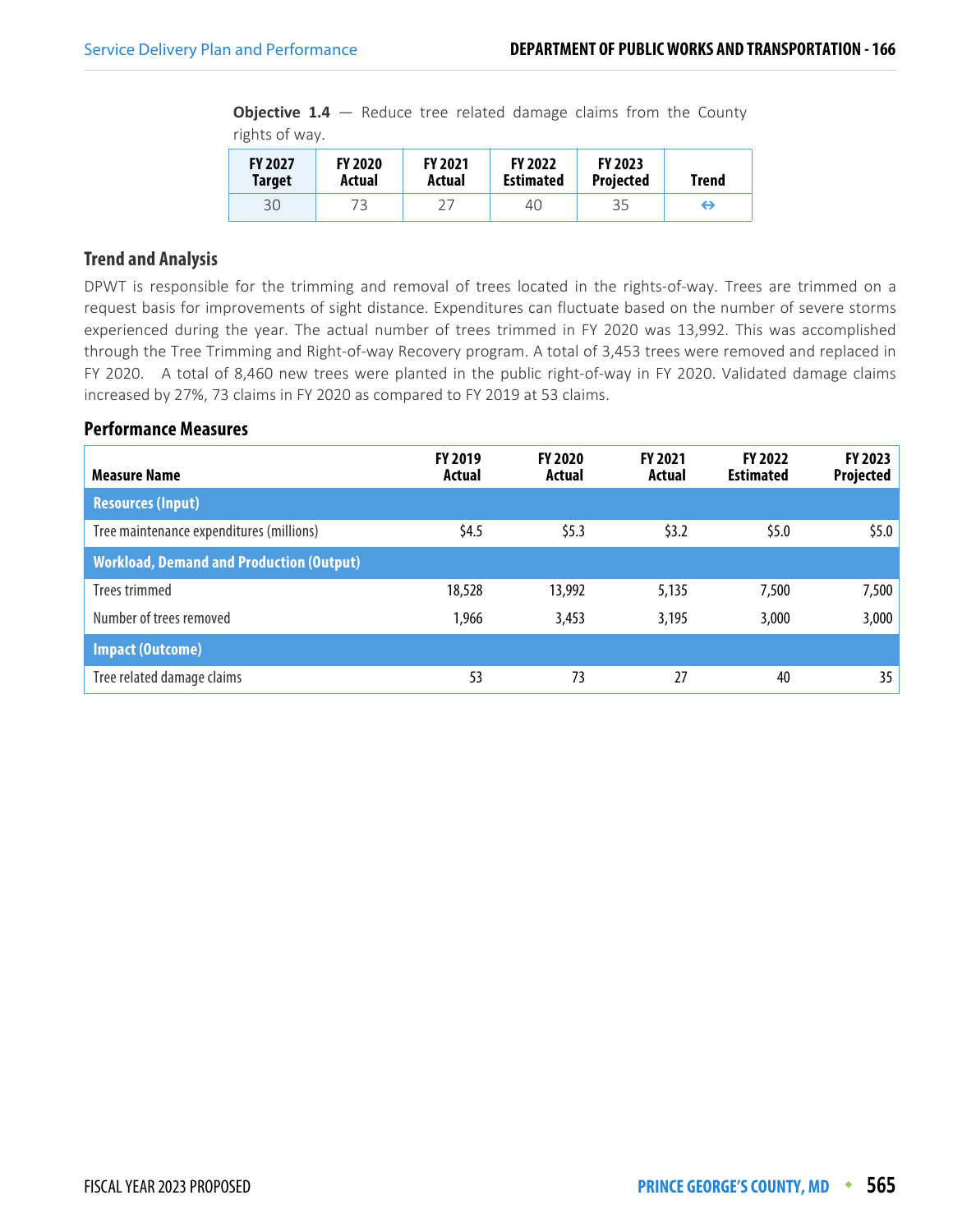**Goal 2** — To provide litter removal services to the traveling public in order to ensure the roadways are aesthetically pleasing.

| <b>Objective 2.1</b> $-$ Reduce litter on County rights-of-way. |  |  |  |
|-----------------------------------------------------------------|--|--|--|
|-----------------------------------------------------------------|--|--|--|

| <b>FY 2027</b><br><b>Target</b> | <b>FY 2020</b><br>Actual | <b>FY 2021</b><br>Actual | <b>FY 2022</b><br><b>Estimated</b> | <b>FY 2023</b><br><b>Projected</b> | Trend |
|---------------------------------|--------------------------|--------------------------|------------------------------------|------------------------------------|-------|
| 1.000                           | 842                      | 1.208                    | 1.000                              | 1.000                              | ↔     |

## **Trend and Analysis**

The Department maintains an aggressive litter control and collection program for addressing litter complaints, which include trash, debris, illegal dumping, and illegal signs located in the public right-of-way. The number of litter complaints increased slightly for a total of 1,208 complaints in FY 2021. Over 9,780 miles of roadway were serviced in the litter control program during this reporting period. The average cost per ton of litter and debris collected remained constant in FY 2021 at \$2,922.23. Overall litter expenses decreased by 10% due to assigned service hours for in-house crews. The number of litter, debris, and illegal dumping service requests increased by 27% to 5,041 annually. The Adopt-A-Road Volunteer Program assists with ensuring some specified roadways are cleared of debris and litter. The annual Growing Green with Pride Event focuses on roadside litter and illegal dumping removal in communities countywide; the Department of Corrections Inmate and Community Services Programs assist the Department for roadside litter removal. The total tons of litter removed in FY 2021 was (1,340), a 15% decrease from FY 2020 (1,519).

\*The actual FY 2020 input measure for "litter control expenditure" is a correction of the FY 2022 budget book publication.

| <b>Measure Name</b>                             | <b>FY 2019</b><br>Actual | <b>FY 2020</b><br>Actual | FY 2021<br>Actual | <b>FY 2022</b><br><b>Estimated</b> | FY 2023<br>Projected |
|-------------------------------------------------|--------------------------|--------------------------|-------------------|------------------------------------|----------------------|
| <b>Resources (Input)</b>                        |                          |                          |                   |                                    |                      |
| Litter control expenditures (millions)          | \$4.8\$                  | \$5.2                    | \$3.9             | \$5.7                              | \$5.7                |
| <b>Workload, Demand and Production (Output)</b> |                          |                          |                   |                                    |                      |
| Service requests                                | 3,611                    | 3,700                    | 5,041             | 3,500                              | 3,500                |
| Tons of litter and debris collected             | 1,507                    | 1,519                    | 1,340             | 1,500                              | 1,750                |
| <b>Impact (Outcome)</b>                         |                          |                          |                   |                                    |                      |
| Litter complaints                               | 961                      | 842                      | 1,208             | 1,000                              | 1,000                |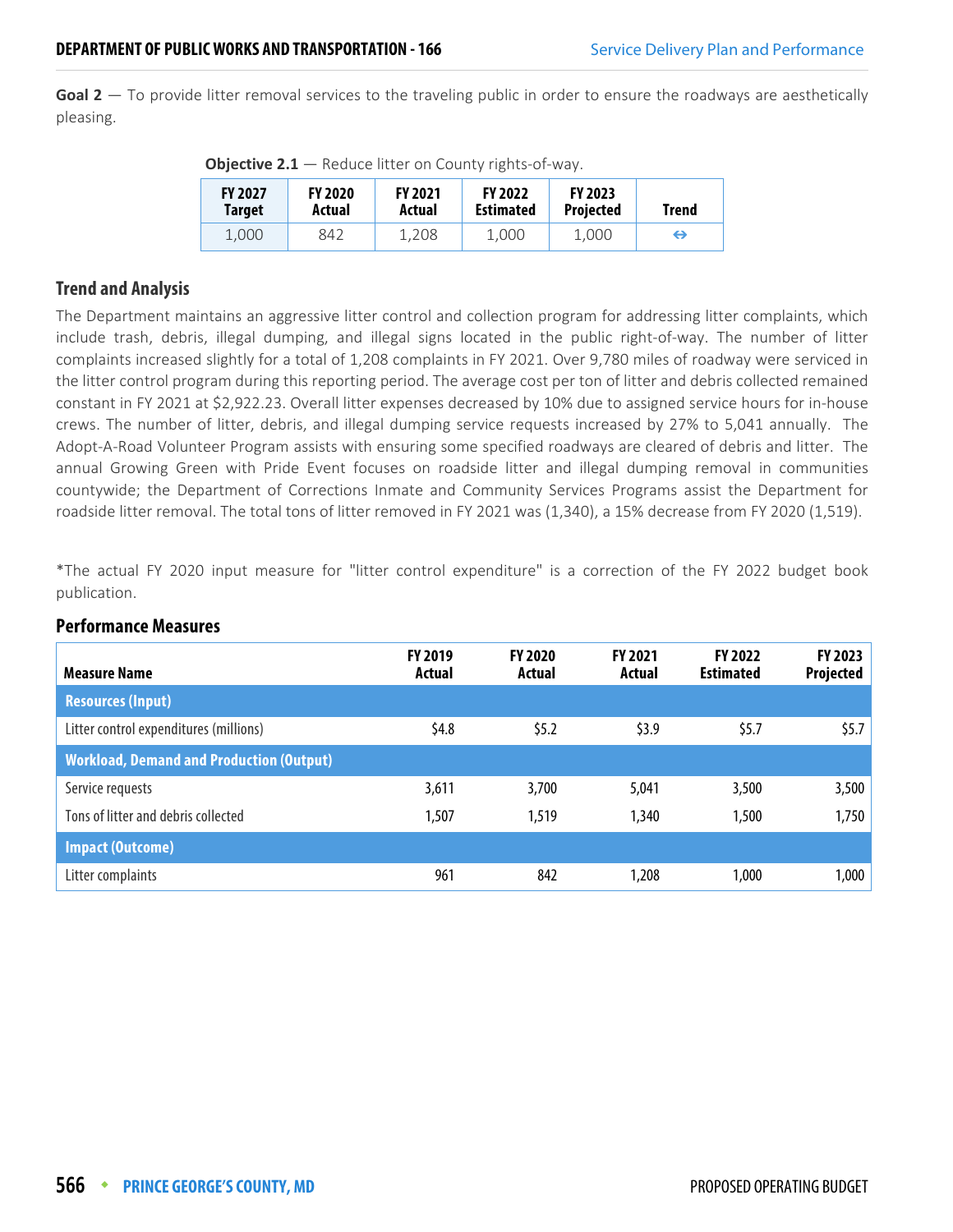**Goal 3** — To provide stormwater management services to residents and businesses in order to protect property from flooding damage.

**Objective 3.1** – Reduce the number of valid water damage claims per storm event.

| <b>FY 2027</b> | <b>FY 2020</b> | <b>FY 2021</b> | <b>FY 2022</b>   | <b>FY 2023</b>   | <b>Trend</b> |
|----------------|----------------|----------------|------------------|------------------|--------------|
| <b>Target</b>  | Actual         | Actual         | <b>Estimated</b> | <b>Projected</b> |              |
|                | 35             | 56             | 50               | 50               |              |

## **Trend and Analysis**

DPWT is responsible for the cleaning of drainage pipes and channels, as well as the mowing and maintenance of stormwater management ponds. The actual number of ponds mowed increased by about 20% from FY 2020 to FY 2021, due to the establishment of a pond mowing contract in the Southern part of the County. Storm drain expenses increased and shall continue to increase through the current fiscal year. The number of service calls increased by approximately 5% in FY 2021. The actual number of reported flooding incidents increased to 56 in FY 2021.

| <b>Measure Name</b>                                        | <b>FY 2019</b><br>Actual | FY 2020<br>Actual | <b>FY 2021</b><br>Actual | FY 2022<br><b>Estimated</b> | FY 2023<br>Projected |
|------------------------------------------------------------|--------------------------|-------------------|--------------------------|-----------------------------|----------------------|
| <b>Resources (Input)</b>                                   |                          |                   |                          |                             |                      |
| Storm drain expenditures (millions)                        | \$11.8                   | \$11.0            | \$13.1                   | \$19.9                      | \$20.8\$             |
| <b>Workload, Demand and Production (Output)</b>            |                          |                   |                          |                             |                      |
| Linear feet of drainage channel cleaned by County<br>staff | 36,213                   | 45,769            | 31,225                   | 10,000                      | 10,000               |
| Storm drain related flooding incidents reported            | 512                      | 227               | 554                      | 600                         | 600                  |
| Pond mowing cycles completed by staff and<br>contractors   | 432                      | 395               | 873                      | 1,000                       | 1,000                |
| Linear feet of drainage pipe cleaned                       | 58,544                   | 68,875            | 53,215                   | 70,000                      | 70,000               |
| <b>Quality</b>                                             |                          |                   |                          |                             |                      |
| Days to respond to a flood complaint                       |                          | 1                 |                          |                             |                      |
| <b>Impact (Outcome)</b>                                    |                          |                   |                          |                             |                      |
| Valid damage claims per storm event                        | 33                       | 35                | 56                       | 50                          | 50                   |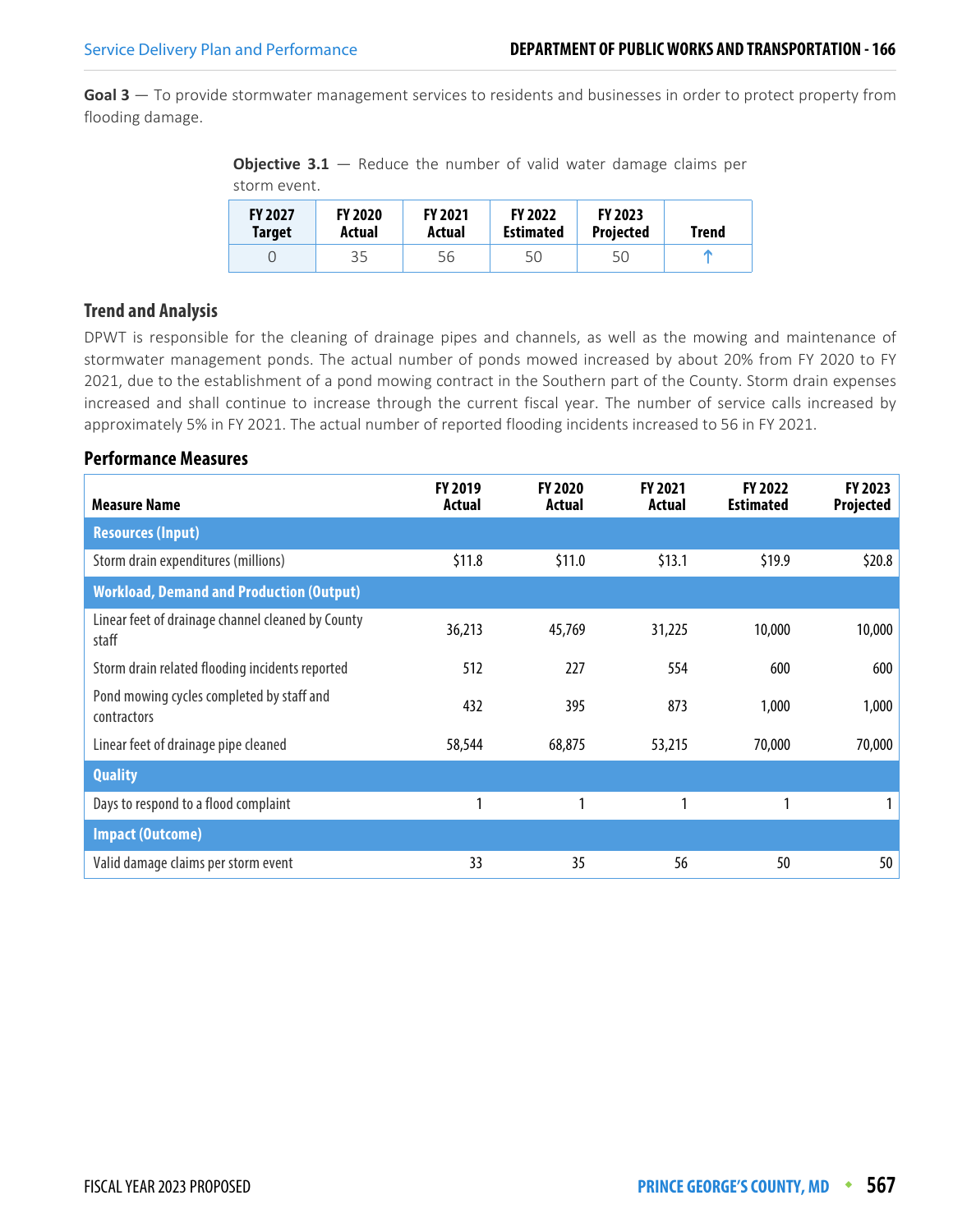**Goal 4** — To provide safe, enhanced fixed route transit service to all users and offer more flexible and safer paratransit options.

**Objective 4.1** – Increase safety and service levels on major County operated transit lines and establish community circulators to supplement fixed route bus service.

| <b>FY 2027</b> | <b>FY 2020</b> | <b>FY 2021</b> | <b>FY 2022</b>   | <b>FY 2023</b>   | <b>Trend</b> |
|----------------|----------------|----------------|------------------|------------------|--------------|
| Target         | Actual         | Actual         | <b>Estimated</b> | <b>Projected</b> |              |
| 3.0            | 9.4            | 4.8            | 3.0              | 3.0              | ⊖            |

## **Trend and Analysis**

DPWT is responsible for providing public transportation. The Department has accepted delivery of four battery electric buses, four Ford Sprinters and nine cutaway buses. The agency anticipates the delivery of an additional eight battery electric buses purchased with the award of \$2.2 million Volkswagen Mitigation funds. An additional federal grant award of \$2.5 million will support the purchase of additional battery electric buses, plug-in charging and remote fast charging stations in FY 2023.

The PGC Link expanded its service area from one zone to three zones, and an additional zone is anticipated to launch in Bowie. In response to a State audit finding, the agency successfully negotiated the shift of juror shuttle responsibilities to the County's Sheriff's Office. The transition allows the agency to provide more efficient, reliable scheduling to transport more of the County's most vulnerable people. Additionally, in partnership with Office of Information Technology, the Department successfully implemented an online application process for the taxi subsidy program, Call-A-Cab, increasing the response time from seven to 10 days to 72-hours.

The Department successfully decreased the number of complaints per 100,000 riders in FY 2021 by 3.1% as anticipated. On average 98.9% of scheduled trips are completed. The level of State funding is anticipated to decrease in FY 2022; however, transit Coronavirus Response and Relief Supplemental Appropriations Act of 2021 and the American Rescue Plan Act of 2021 supplemental funding will support transit operations. The WSTC fund remains strong allowing for full General Fund recovery in relation to transit services. With the increase of federal grant awards, the Department's ability to backfill grant funded transit positions will be essential to execute and manage the state-ofthe-art projects successfully.

#### **Measure Name FY 2019 Actual FY 2020 Actual FY 2021 Actual FY 2022 Estimated FY 2023 Projected Resources (Input)** Expenditures for transit services (millions)  $$27.4$   $$25.0$   $$34.1$   $$39.8$   $$45.0$ Transit vehicles 0 94 95 94 94 Replacement vehicles purchased 12 12 37 15 12 **Workload, Demand and Production (Output)** Hours all buses are in service 229,666 208,869 203,373 210,000 249,855 Bus routes 28 28 18 29 29 Number of miles all buses serve <br>3,035,014 2,831,881 2,391,471 3,000,000 3,000,000 Bus riders 2,572,414 2,000,000 905,056 1,000,000 1,000,000 Transit fleet age in years (average) Transit fleet age in years (average) the set of the set of the set of the set of the set of the set of the set of the set of the set of the set of the set of the set of the set of the s Revenue collected 1,342,900 690,230 70,717 200,000 150,000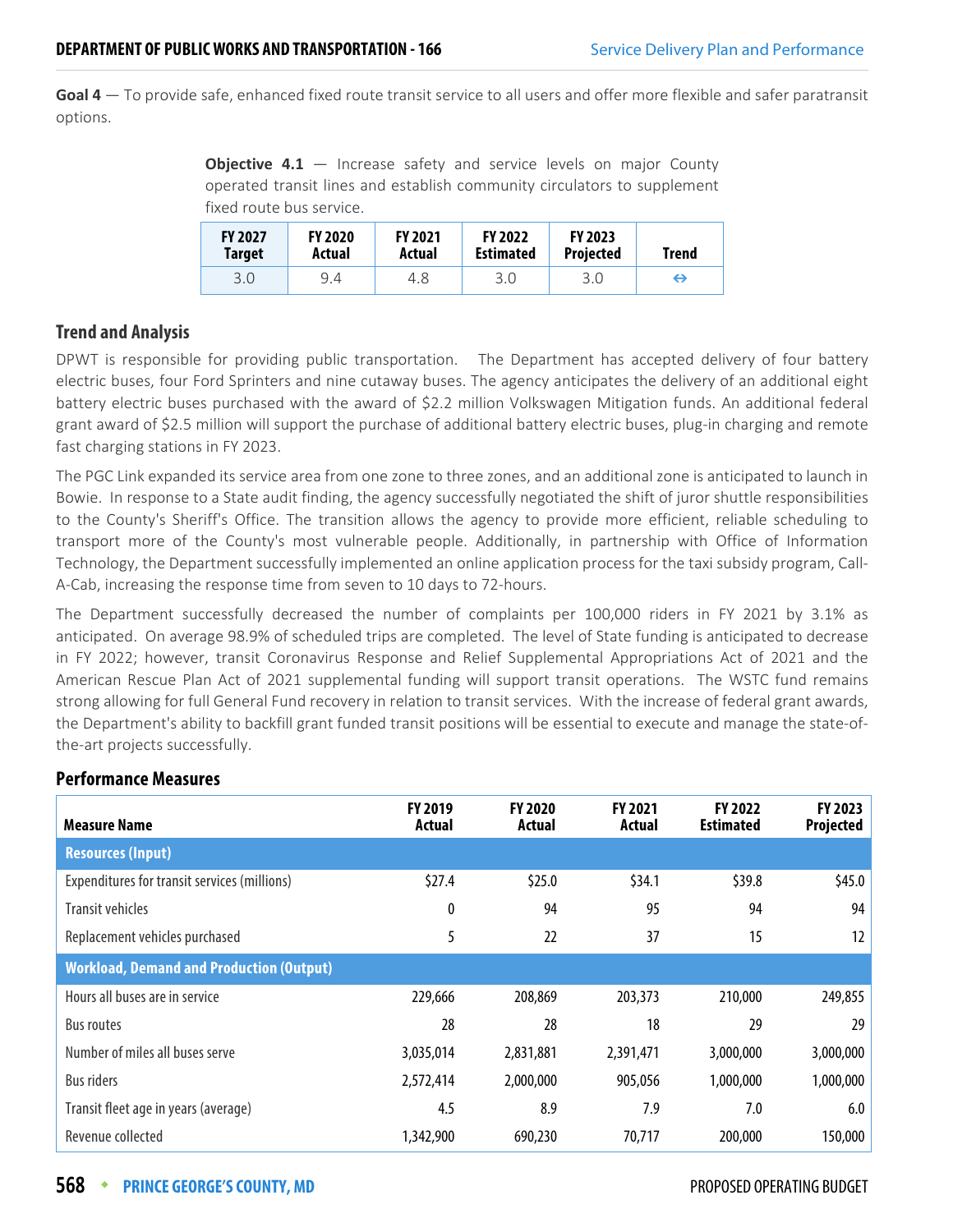# **Performance Measures** (continued)

| <b>Measure Name</b>                  | FY 2019<br>Actual | <b>FY 2020</b><br>Actual | <b>FY 2021</b><br>Actual | <b>FY 2022</b><br><b>Estimated</b> | FY 2023<br>Projected |
|--------------------------------------|-------------------|--------------------------|--------------------------|------------------------------------|----------------------|
| <b>Bus shelters</b>                  | 409               | 401                      | 399                      | 400                                | 400                  |
| <b>Quality</b>                       |                   |                          |                          |                                    |                      |
| Crashes per 100,000 miles of service | 4.5               | 2.4                      | 2.7                      | 1.0                                | 1.0                  |
| <b>Impact (Outcome)</b>              |                   |                          |                          |                                    |                      |
| Bus riders per in-service hour       | 11.2              | 9.4                      | 4.8                      | 3.0                                | 3.0                  |